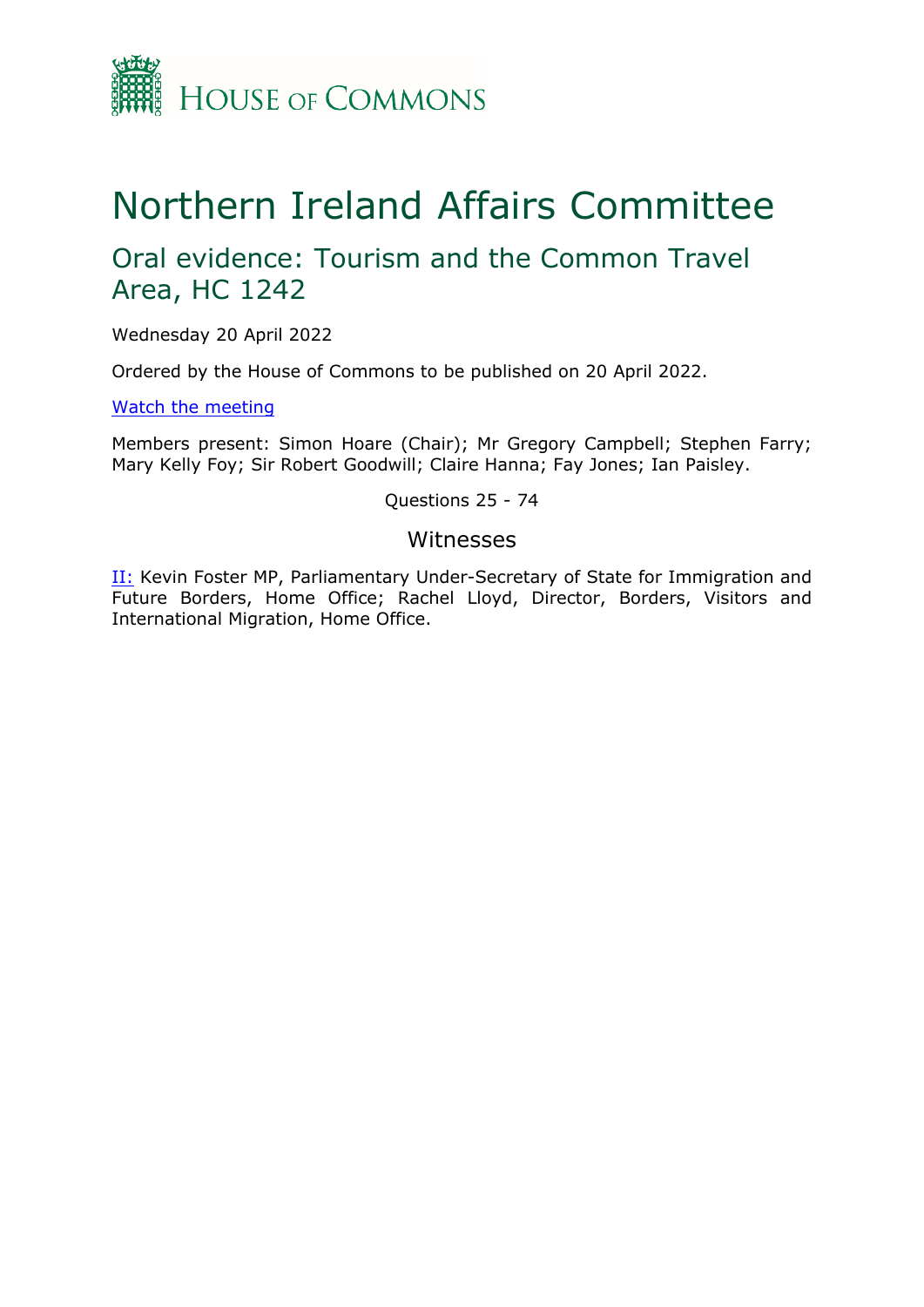

## Examination of witnesses

<span id="page-1-0"></span>Witnesses: Kevin Foster MP and Rachel Lloyd.

**Chair:** Minister, good morning to you.

*Kevin Foster:* Good morning, Chair. How are you?

**Chair:** I am very well indeed. You are becoming a regular friend of this Committee, or a regular attender.

*Kevin Foster:* I welcome the Committee's interest in the work that we are doing. It is useful to be able to engage at this time rather than in future years when things are already in place.

Q25 **Chair:** Precisely. We will come on to that in a moment. This is not a game of bingo, by the way, but do these numbers mean anything to you: three, five, 32, two, 15 and two?

*Kevin Foster:* Not off the top of my head.

**Chair:** They were in a response to a written question from your Department to me yesterday. The following number of people have been prosecuted for entering the UK illegally via the Ireland and Northern Ireland land border: in 2017, there were three; in 2018, there were five; in 2019, there were 32; in 2020, there were two; in 2021, there were 15; and in 2022, I suppose up to the end of last month, there have been two cases.

Operation Gull's most recently published figures state that 775 irregular immigrants were intercepted travelling to or from Northern Ireland in 2015-16. Would you tell us what nut the Home Office is trying to crack with this? Why is there such a stark differential between people found under Operation Gull and the number then brought to prosecution?

*Kevin Foster:* First, let us look at why we are looking to bring in an ETA scheme. You were asking about the nut we are looking to crack; I would say that there are a number of factors. The first is improved border security. People will be cleared for travel before they depart rather than if, for example, you happen to decline them at the border and then remove them afterwards. That is in relation to travel into the UK from outside the CTA, of course. There are no checks on the land border; we have been very clear on that point.

What does that give operators? We move away from operators at checkin around the world having to acquaint themselves with a raft of UK immigration statuses and documents. The ETA system not only clears people for travel who are non-visa nationals, but can confirm wider immigration statuses, so people are no longer having to present UK documents to get permission to travel.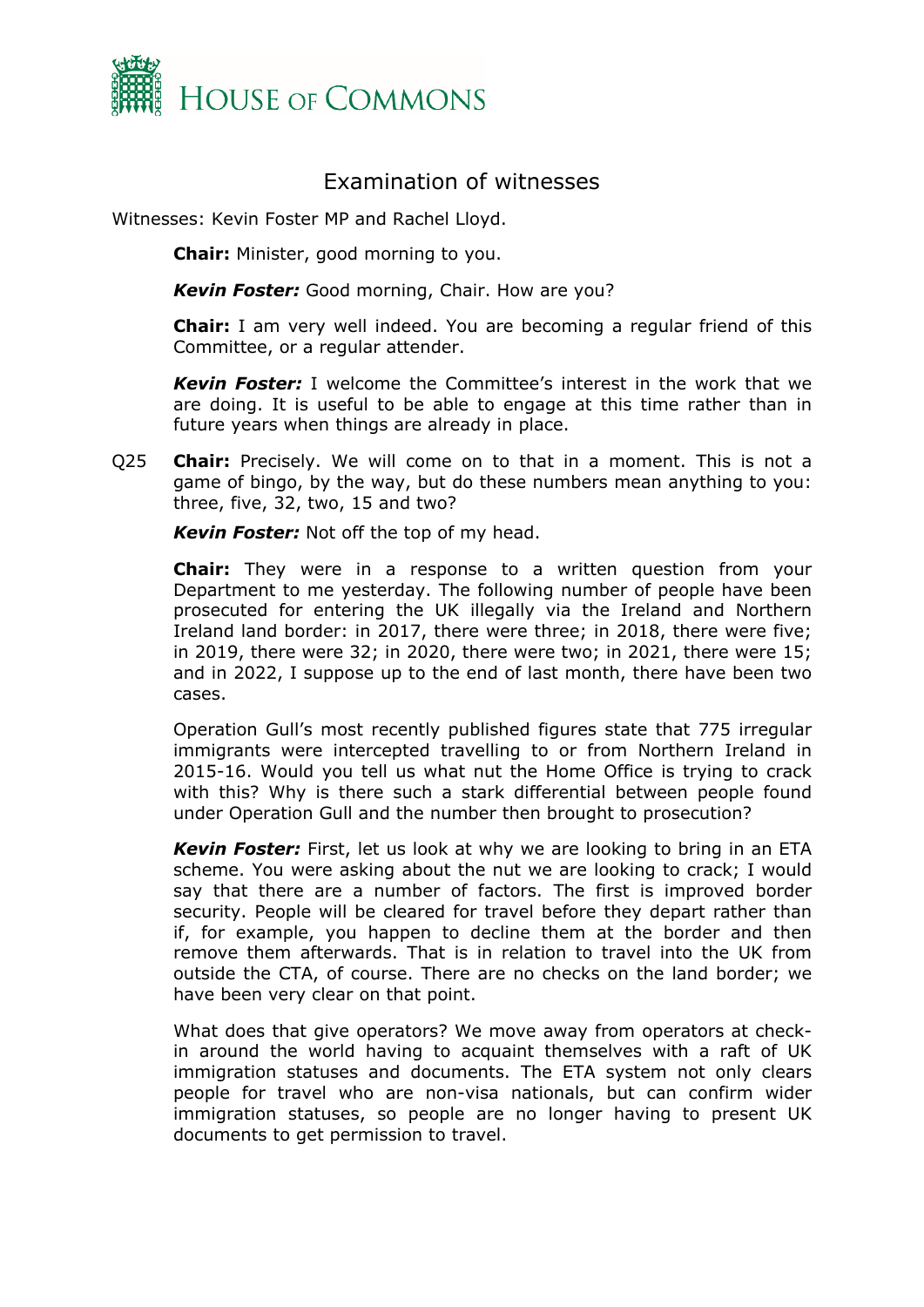

There is also wider, better customer service. Most people have an e-gatestyle arrival at an airport, rather than having to talk to an immigration officer about their status, for example. There are things like ending the need to collect vignettes from a visa application centre. You will have been closely following the debates around the Ukraine scheme recently. We recognise the advantages that that type of system brings, particularly in its ultimate iterations—potentially having fully documentless travel, although people travelling purely on facial and finger biometrics is probably some years away.

Is this a proportionate thing that we are looking to do? We can look at what comparable nations are doing. The United States already has ESTA, Australia, Canada and New Zealand have similar systems, and the EU's Schengen zone is going down the path of a very similar system of ETIAS, which will be very similar to what we are doing with ETA. We believe it would be rather odd, if others had looked at this and come to the same conclusion, to conclude that this was not worth doing.

Q26 **Chair:** You will be aware that when you very kindly came to give us evidence on citizenship, our report and our rebuttal to your Department's reply to it said in essence that the Home Office needed to have a deeper and more sensitive understanding—I am slightly paraphrasing—in its operation with regard to the island of Ireland, and not to deal with things from the island of Ireland as we do with other parts of the world.

We have just heard from leaders of the tourism bodies. There has been no engagement from your Department with them on this prior to publication of the Bill and its progress through Parliament. A tiny number of tourists who arrive in the Republic will then go on to visit GB, but a huge number go across from the Republic as part of a mixed trip into Northern Ireland. I can understand—I think the whole Committee understands—the need for border security, but you and the Department have stated that this piece of paper is not going to be examined by anybody.

*Kevin Foster:* It will not be a piece of paper, Chair. In most cases, it will just be an electronic record.

Q27 **Chair:** A metaphorical piece of paper. It is not going to be examined by anybody on the border between Northern Ireland and the Republic of Ireland. A tiny percentage of people who arrive in the Republic and go to Northern Ireland will then go on to GB, either from Belfast or from Dublin. I go back to the initial question: what is the nut you are trying to crack? The industry markets itself as a "visit the island of Ireland" experience, as a totality. It is an industry that has been hammered as a result of the pandemic. It needs this like a hole in the head.

*Kevin Foster:* First, I would point out that our immigration system operates on a UK-wide basis. It does not have separate rules between Great Britain and Northern Ireland. It has always been the case that those who cross the land border need to do so in accordance with UK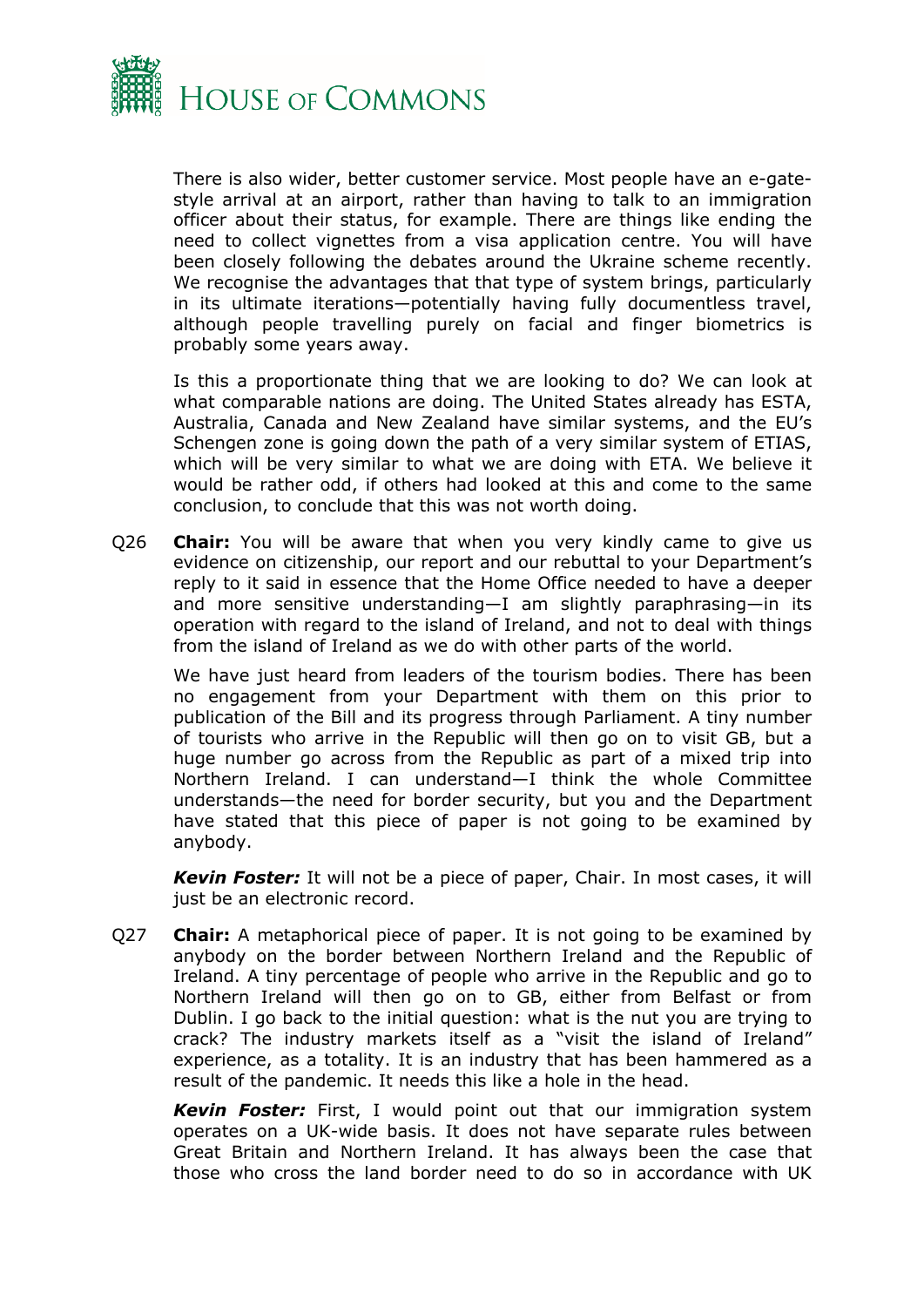

immigration rules. Our enforcement is proportionate and reflects that, but similarly there are not passport checks or immigration checks on flights between Belfast and Edinburgh, for example, because people are travelling within the UK; they are not crossing an international border or a migration border.

We have already had this. For example, if someone is a visa nationalour lists are very similar, it has to be said—and gets a visa for the south, they also need to apply for a visa for the north. Again, we are proportionate in what enforcement we have in place. If someone is encountered in Northern Ireland and is not in accordance with our immigration rules—if they do not have a visitor visa when they are required to have one—then appropriate enforcement action, proportionate to the circumstances, may be taken. This is not an entirely new concept.

Q28 **Chair:** The Bill is very explicit: if you are an aircraft operator, a ferry or a cruise ship, there is a £2,000 fine per person you are carrying without this metaphorical piece of paper. What about the coach driver, the minibus driver, the cab driver, the train operator or the public transport operator taking people across the border? Are you expecting them—

*Kevin Foster:* No. The carriage penalties apply to bringing people in via particular routes. I would not expect that to be something we would do or check at the border. Obviously, if people knowingly brought people into the UK while breaking immigration rules, for example if they brought visa nationals in, we might well need to have a conversation with those individuals about other types of penalties.

If the example you are thinking of giving is the road in Fermanagh that crosses the border about 14 times, but you would not know if you had crossed the border unless you were a particular expert in the county boundaries and the geography of the area—

**Chair:** As somebody who has driven the border, it is impossible to know.

*Kevin Foster:* Yes, it is impossible to know, but again what we would say is that the principle has been there for a long time and has worked fairly well. I would also point out that one of the benefits of ETA is that it is likely to reduce the number of visa nationals for the UK. I hope you will appreciate that I will not get into speculating on exactly how we do our assessments for visa national status, but there are already a number of countries for which people are likely to become ETA nationals who are currently visa nationals, and who are visa nationals for the south of Ireland as well.

We should not see this just as a barrier. For some people, it will mean moving away from filling in a full short-term visit visa application to doing something pretty quick, potentially on their phone, with a cost that is very different. They will only need to give basic information for a security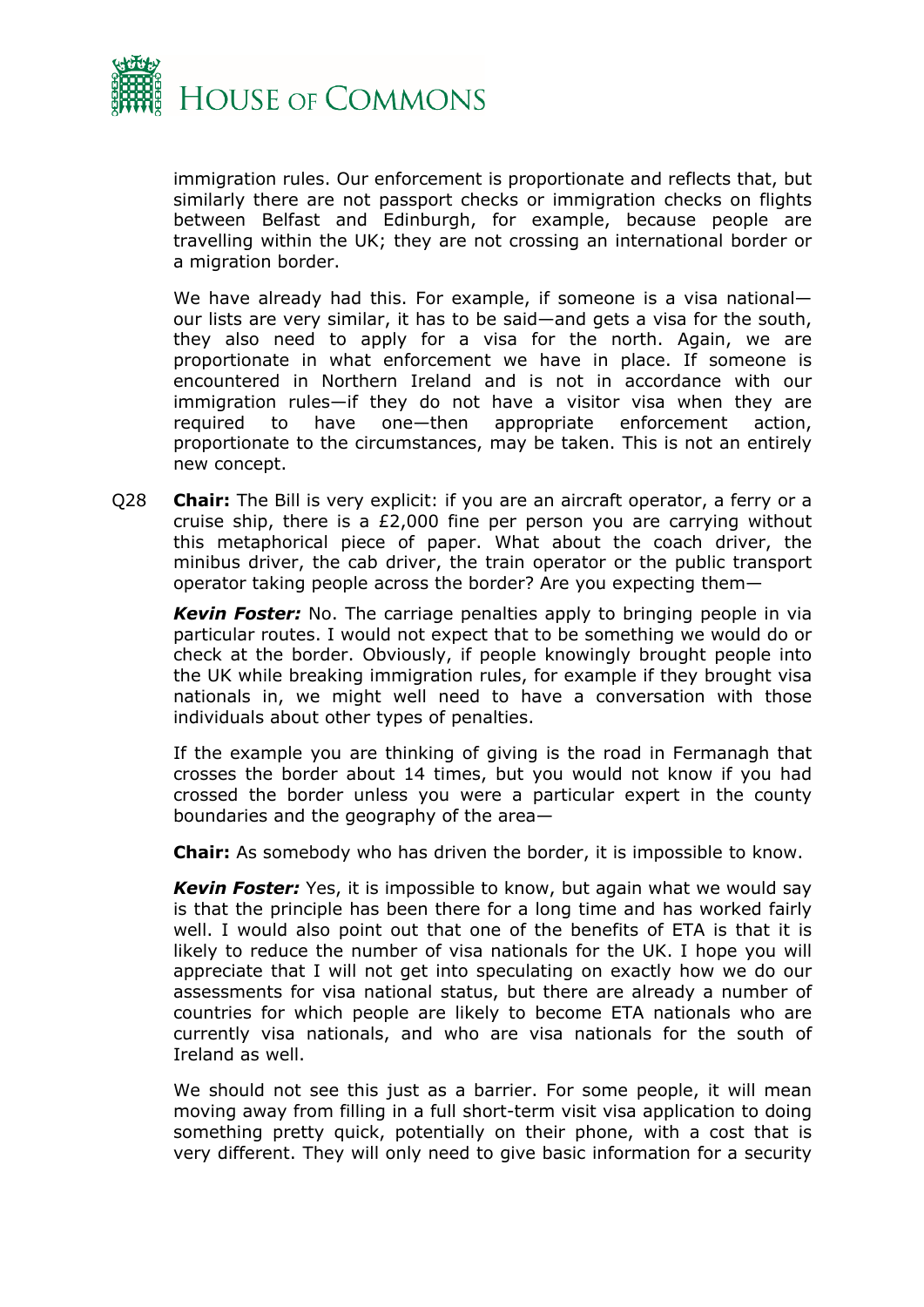

check; they will not need to tell us the purpose of their visit, how they will fund it and various other things.

Q29 **Chair:** Let us go back to those numbers. There were 775 irregular immigrants intercepted—"irregular immigrants" is the terminology used by Operation Gull—but the prosecutions were three, five, 32, two, 15 and two. Why is there such a discrepancy between the figures?

*Kevin Foster:* Again, our enforcement operations operate in particular ways. I would make the point that immigration enforcement operates within Northern Ireland, particularly at Belfast; it is not Border Force checking passports before people head towards the rest of the United Kingdom. For us, it is about having a modernised immigration system that is easier to work and operate and has a number of customer service benefits, as I have touched on, as well as overall border security benefits. As I say, we look at the fact that various comparable nations have implemented exactly this type of system already.

Q30 **Chair:** But it is not easier if you are an American citizen. Let us say you are bringing an extended family trip—which happens, as you know, at some considerable expense—to see the mother country, the homeland or whatever. People arrive and they want to do the whole experience.

Let us say you are taking a family party of 12. This is a cumulatively expensive thing to have. It is a new burden; it is something that you do not require now. You have no intention of coming into GB. You are a recognised tourist from the States, Canada or Australia, which are the three principal, though not exclusive, sources of foreign tourism. It is an extra burden and an additional cost that is likely to see a reduction in per capita spend on food, drink and visiting tourist attractions because it has taken a chunk out of the budget.

The tourism and business tourism sectors of the island of Ireland are healthy and growing. They have been hit very hard by the pandemic which part of the world has not been? They need this like a kick in the privates, do they not?

*Kevin Foster:* I would be interested if you would apply that to the ETIAS system coming for the Schengen area as well, which the EU is implementing.

Q31 **Chair:** Do not forget that part of the narrative was that we are not a member of the EU so we can do things in our own way.

*Kevin Foster:* Absolutely. That is why we are looking at our friends in Australia, Canada, the United States and New Zealand for inspiration.

**Chair:** If we want to support the tourism sector of Northern Ireland rather than having people say, "I will come to Dublin. We can have a tailored package and just stay in the Republic. We will not go to Northern Ireland. We are not going to—"

**Ian Paisley:** They have been doing that for decades.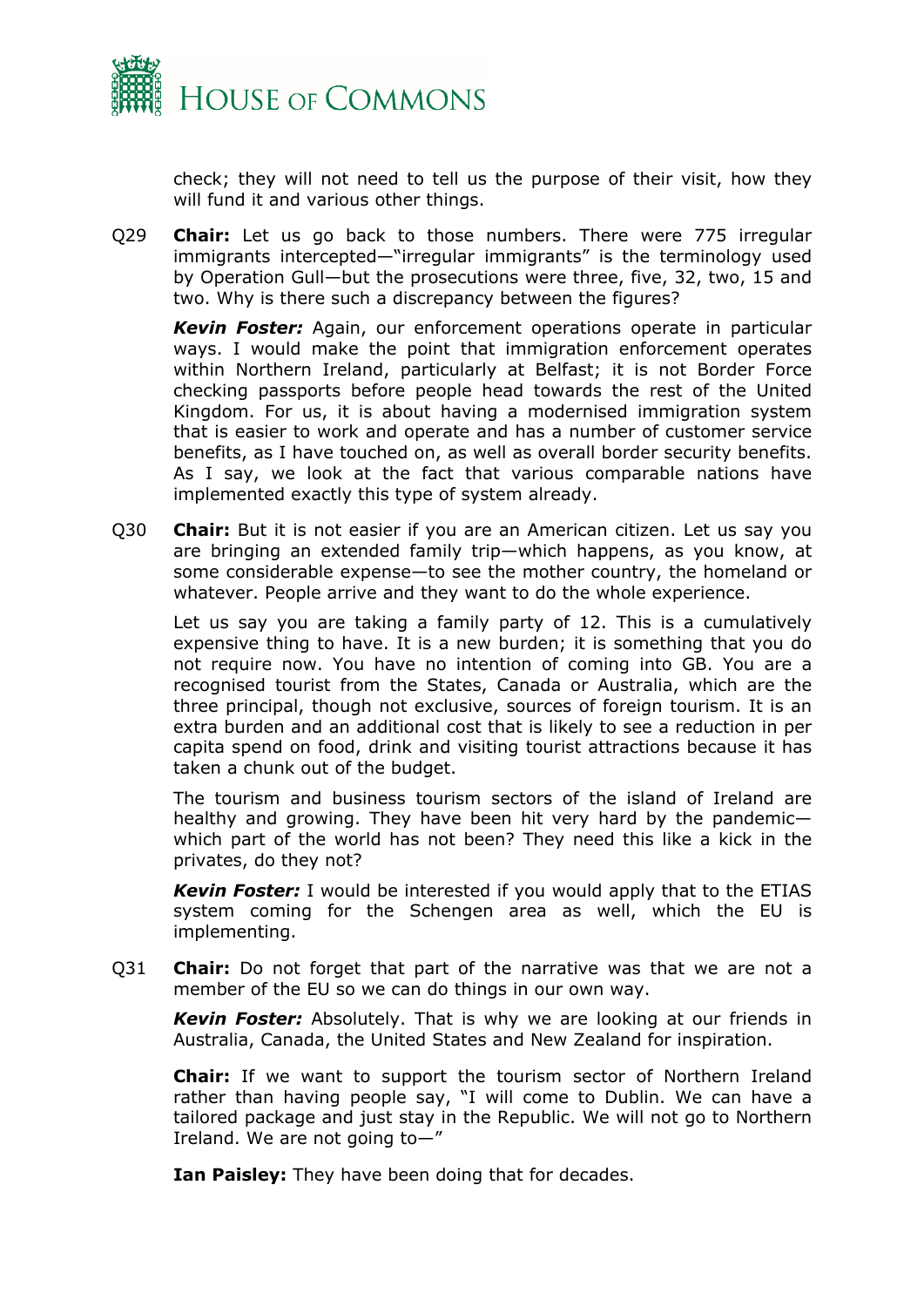

**Chair:** A lot have been.

**Ian Paisley:** No, most have. Tourism Ireland has failed to attract more and more people north when it should have. Northern Ireland has had to wrestle against that.

**Chair:** I know we had to abort the report because we got caught by the general election, but that is the marketing. It is not 100% of people who arrive in the Republic, but a significant number make cross-border day trips.

**Ian Paisley:** As a citizen of Northern Ireland and as a representative of Northern Ireland, I think you are over-egging the pudding.

Q32 **Chair:** Let me just ask the question of the Minister. We heard from two of our three witnesses that they thought that this would be detrimental to the tourism economy of Northern Ireland. If you embark upon discussions with them, is that something that you will take into account?

*Kevin Foster:* I very much note what Mr Paisley has just said and am interested to hear it.

What we would look at, which you touched on, Chair, is the fact that at considerable expense they have already arranged a trip. I would make the point that the ETA requirement would be a very small part of the cost; I would also point out that it is different if someone is a tourist as opposed to a resident. We had a very helpful conversation and appreciate the difference for residents of Ireland; there is a real difference when someone is resident in Ireland.

For example, if they are hiring a car they would already almost certainly be asked, "Are you planning to drive into the border areas? Are you planning to cross into Northern Ireland?" By the way, that also happens if you hire a car at Belfast: you get asked, "Are you planning to take this car into the south?", because of obvious issues around motor insurance. There are different rules and people may have to pay an extra supplement or other things.

In terms of this system, it is right to be clear that if you are coming into the UK, ETA applies unless you are, for example, a UK or an Irish citizen—again, an Irish citizen regardless of where you happen to live. We have had a productive conversation with the Irish Government about residents of Ireland; I accept that there is a very different position if you live in County Donegal, for example, with permanent residency or with an Irish long-term immigration status. I accept that that is different. You have planned a boat or a plane trip to Ireland as part of a holiday in which an operator can actually complete the ETA form for you.

Q33 **Chair:** Operators will be able to do it on people's behalf?

*Kevin Foster:* Yes, people can do it on your behalf, in the same way that most of us, when we fly now, will give advance passenger information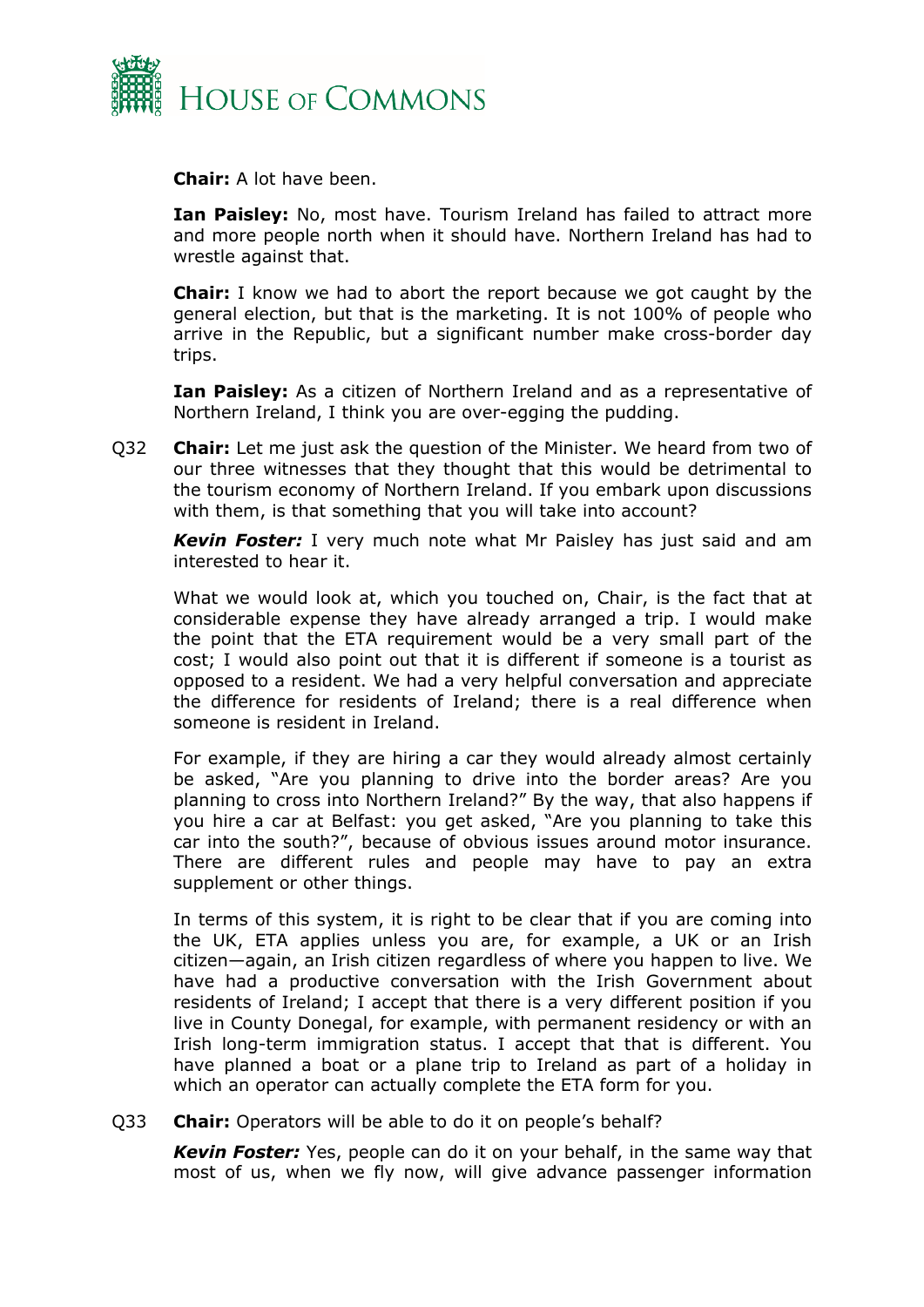

data to our airline. That is fairly common. Few of us would argue that it is a requirement that we should get rid of; most of us would say that it is a perfectly sensible thing to have in place.

Those are ways we have been working with engagement that can manage tourists coming in. It is certainly not an onerous requirement. For example, the US tourism economy seems to be doing perfectly well with this requirement in place and the European Union has come to its own assessment around Schengen as well.

We believe that it is proportionate, given how it can be simply filled in. If someone wants to come into the UK, is not covered by the exemption and needs this, then in most cases it would be something that they could do on their phone fairly quickly. It is not a full visa application. You do not have to tell us, "I want to go to the Giant's Causeway. This is where I am staying. This is the funding."

Q34 **Chair:** That is helpful. You and I—and all of us, I am sure—will have rolled our eyes when we have heard Government Ministers at different times, when pressed about why they are not doing something that is obvious common sense, saying, "We have this frightful fear of being judicially reviewed. We therefore have to consult on these proposals, and that is going to add to the timeframe." Probably DEFRA is the prime culprit in having to do huge amounts of consultation on things that often seem blindingly obvious. Was there a reason why the Home Office did not consult tourism industry representatives on this proposal?

*Kevin Foster:* We have certainly engaged quite extensively with carriers. There are already some carriers running the system in shadow to experiment with how the dataflows work in their receipt of the data and our transmission of it. No decisions on whether anyone can fly are being taken based on that system, but a number of carriers are already running it in the background on a couple of routes to start getting an impression of how it works in real life and to make sure that the tech stands up as well. That has been effective.

Personally, I have met the Irish Government and representatives in relation to tourism. I also met the Irish ambassador recently. This is certainly not something that is all going to come in on 1 January next year; it will be as cohorts come, and we will shortly confirm who the cohorts will be. Our initial intent is that a cohort of some nationalities will become ETA nationals and then it will roll out until probably the end of 2024, which is when we would look for all to be covered by it. We had a very productive conversation with the Irish ambassador, who made some very fair and reasonable points, as did Dr Farry, about residents of Ireland and how we could make that work, because what we do not want is an exemption that is far more difficult to prove than it would be just to fill out an ETA form.

Q35 **Chair:** Are you in a position to share with us what Dublin shared with you?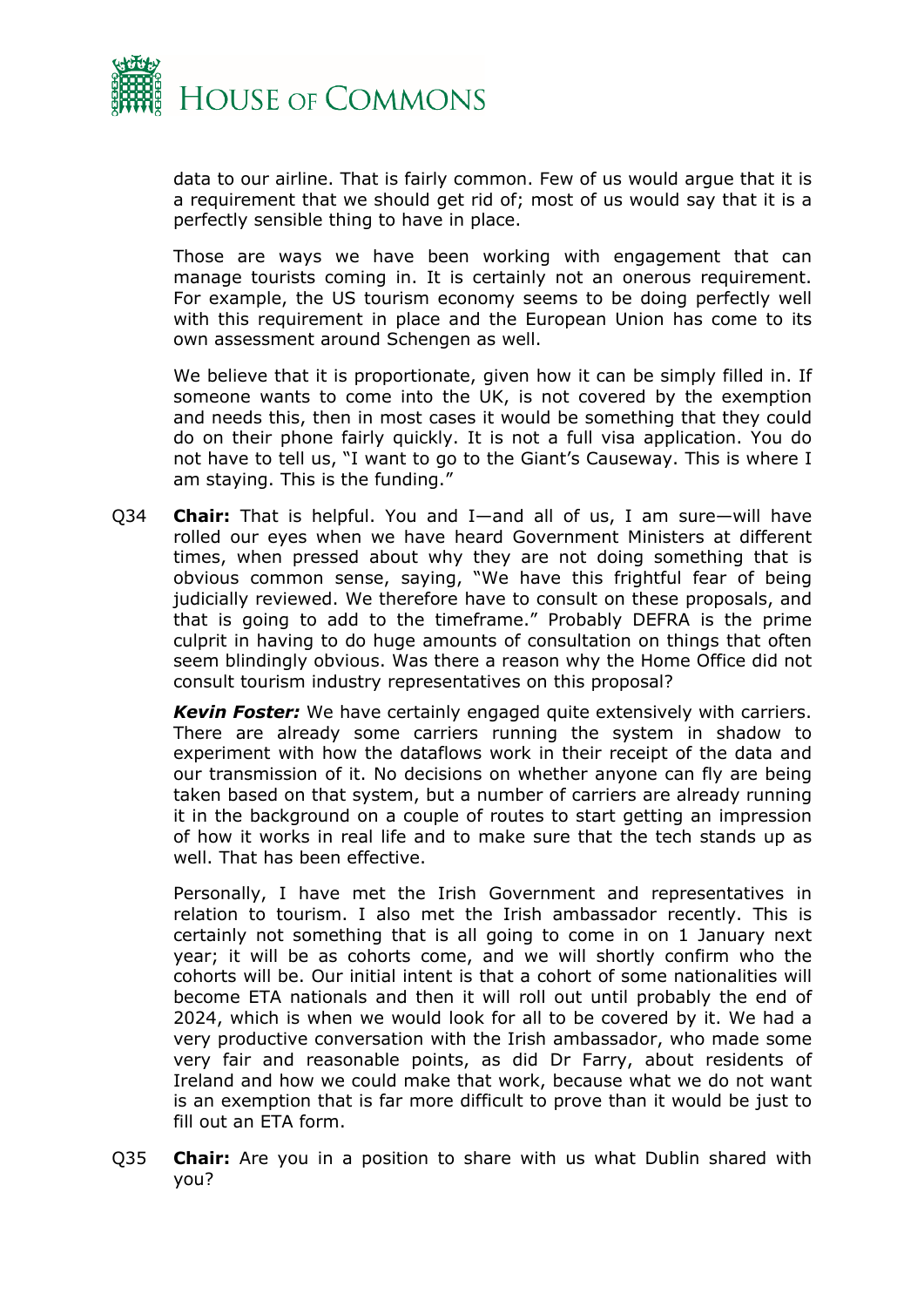

*Kevin Foster:* It would be for Dublin to speak for itself. It does not need me to do so, but certainly Ambassador O'Neill was very clear, rightly and strongly, as other members such as Dr Farry were, in the meeting we had about the particular issue for residents in Ireland. These are people who are living in Ireland one day and become an ETA national the next day. I appreciate that that is a very different position from someone planning a holiday or a boat or plane trip to Ireland, who can be advised when they are booking of a requirement that is in place. Some visa nationals have to take into account whether they are a visa national for the north as well as for the south; ditto the other way around.

The position was very strong. They expressed a wish for engagement around tourism. They have a view, which I understand, that they would rather it was done Great Britain-Ireland. They respect that, clearly, we are the United Kingdom Government; we are not the Great Britain Government. They made some very good and really constructive offers around working together, for example on residents, on how we could exchange data on citizens who might become ETA nationals but have an Irish immigration status and on how the position around EEA nationals can be thought through, given the free movement rights that apply in Ireland.

I accept that it is a very different position for someone who lives in Ireland, who would be resident one day and required to do this the next, and who could in day-to-day life be crossing the border a number of times, as opposed to someone planning a trip or a holiday where they could book it. To be clear, our concession would apply across the whole UK, not just to travel to Northern Ireland.

Q36 **Chair:** You would see that as a work in progress: "Watch this space."

*Kevin Foster:* As I say, our default is that people will need to have it, but if we can get a good data-sharing arrangement with the Irish Government around Irish residents—we have already worked together on a GB-Ireland visa in relation to Indian and Chinese nationals and on a number of other areas very productively—it is a conversation we can have. But we want it to be clear how people can comply, so that we do not get inadvertent non-compliance or people having to spend a lot of time proving that an exemption applies to them.

Q37 **Chair:** Let me very briefly go back to the pre-legislative consultation. You mentioned that you have had some meetings with carriers, with Dublin and with Ambassador O'Neill. John McGrillen, chief executive officer of Tourism NI, Shane Clarke, director of corporate services, policy and Northern Ireland at Tourism Ireland, and Dr Joanne Stuart OBE, chief executive officer of the Northern Ireland Tourism Alliance, have had no engagement whatever.

*Kevin Foster:* Certainly we would be happy to engage. What I would also say is that the universal permission to travel was included in our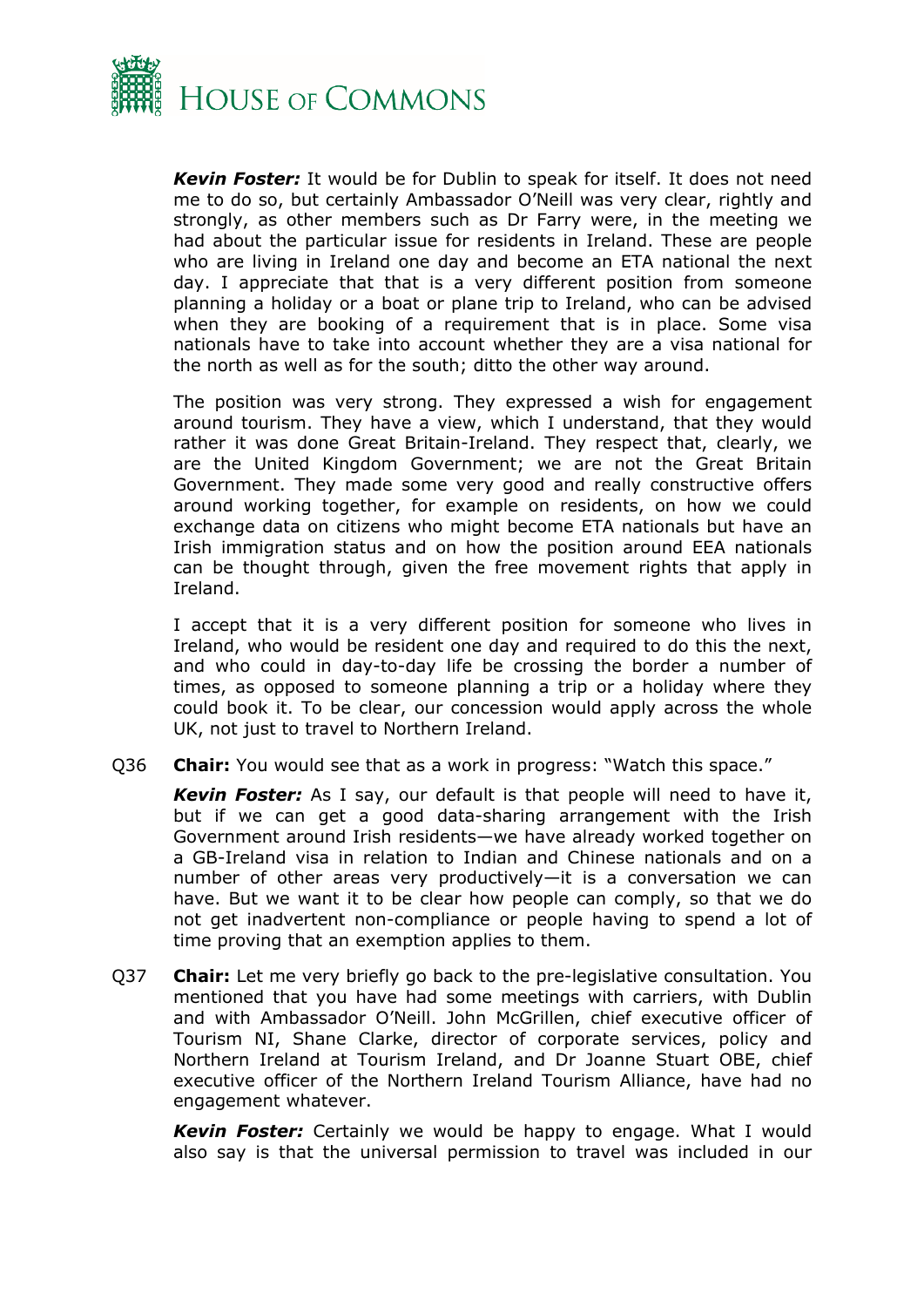

manifesto, so this has been coming for some time; it should not have come as a big surprise to people.

Q38 **Chair:** You know as well as I do, Minister, that there are lots of things in our manifesto. The manifesto takes on totemic proportions on some things, but less so on others.

*Kevin Foster:* We are engaging with the sector and the industry more widely. We appreciate that there are nuanced points to go through in this area.

Q39 **Chair:** But you are not. With the greatest of respect, you have not engaged with those three organisations.

*Kevin Foster:* We are certainly happy to do so, Chair, and we will certainly pick up the point, but as I say, this type of system is becoming common around the world. Most of Europe will soon be covered by one; the US, Canada, Australia and New Zealand are already covered; and other countries we know are looking to go down this path, given the quite significant customer service benefits that it brings, particularly at airports on arrival and for those who switch from being visa nationals to non-visa nationals.

**Chair:** I just find it strange that in an area of the Northern Irish economy that is important, which is tourism, nobody in your Department reached out to those bodies to find out what their views, concerns or ideas might be before the Bill was passed.

**Mr Campbell:** Minister, the Chair alluded to the previous issue that we raised. You will probably be pleased to know that I will not raise passports with you today, but I will in future—we will come back to it.

**Chair:** That is a "watch this space" one.

Q40 **Mr Campbell:** Yes, until we get a satisfactory result.

Minister, you have been very clear on the need to try to move to a productive working relationship so that this system works satisfactorily. There are two things. Let us say that there are people in the Republic who are not Irish citizens or UK citizens and have arrived over the past 10 or 15 years from various countries. How would they be affected if they work in Northern Ireland on a regular basis and are crossing the border daily?

*Kevin Foster:* If they are working in Northern Ireland, they will almost certainly have a permission under the UK immigration system to be able to work—that might be either those protected under the withdrawal agreement or other cohorts. If you have permission to work in Northern Ireland, it is almost certain that you already have an immigration permission and would therefore not need to apply separately for an ETA.

Q41 **Mr Campbell:** What about people who are in similar circumstances to the group we have just discussed, but are now being offered a job in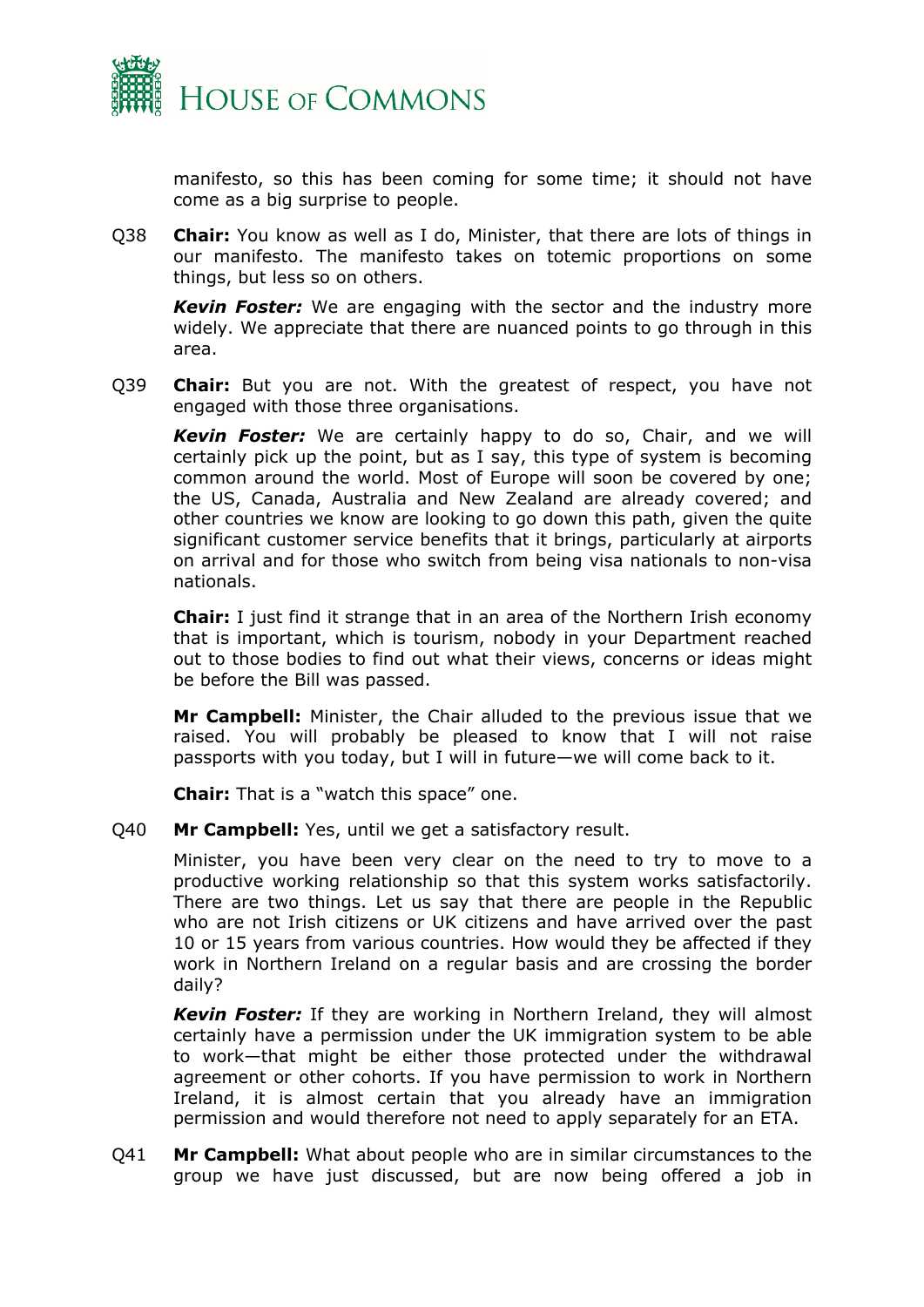

Northern Ireland? In other words, they are not the same as the first cadre we talked about: they are now beginning to work in Northern Ireland. Would they have to fill out an ETA?

*Kevin Foster:* If someone is being offered a job, they would almost certainly need to get an appropriate permission to work in Northern Ireland. You cannot work as a visitor; there is some limited paid permitted engagement, but I do not think that that is what we are talking about in this instance. If someone has been offered a permanent job in Northern Ireland, they would need to seek permission or have the right to work—clearly Irish nationals have the full right to apply and the pointsbased system does not apply to them. For the sake of argument, where someone is offered a job in Northern Ireland who applied for a skilled worker visa or the appropriate visa to take up that job, if they have a UK immigration permission, they would not need to apply for an ETA on top.

**Mr Campbell:** On the wider issue about inward tourism, which the Chair and others have alluded to, you have set aside the business of checks at the border. I am glad to hear that; it was ludicrous that people were talking about a hard border over the past four or five years when there was never any possibility that it could come about.

*Kevin Foster:* There was no prospect.

Q42 **Mr Campbell:** It just was physically impossible. Some of us kept saying that, but I am glad that the penny is beginning to drop now. It is just a pity that they unnecessarily raised political tensions by doing that.

On this issue, the concerns that we and many people have are that if tour operators in Canada, the States or wherever are bringing groups of people across to the island of Ireland and advertising it as an island-wide visit, they might just look at this and say, "It is easier and slightly cheaper as an offer to our potential customers not to go to Northern Ireland. We will just not bother any more—we will just do Dublin, Killarney and the south. We will not go to the Causeway now, because it is just an extra bit of bureaucracy and more expense that we have to pass on to our customer."

That is what the concern is, whether you are based in New York, Montreal, Perth or wherever, and you are selling a tourism project to the island. Normally, until last year and this year you would have expected a day or a two-day visit to include Northern Ireland. Now, they might just say, "We will just not bother."

*Kevin Foster:* Similarly, the other way around, once ETA is fully in, you could soon have some markets and some countries where you can visit the north by filling in a very simple online form. You could visit the Giant's Causeway and see the studios where *Game of Thrones* was filmed and some of those locations without applying for a visitor visa, yet if you wanted to go down to Dublin, you would need to apply for an Irish visitor visa. This system may well cut both ways. Also, our visitor rules are slightly more generous in what you get when you arrive.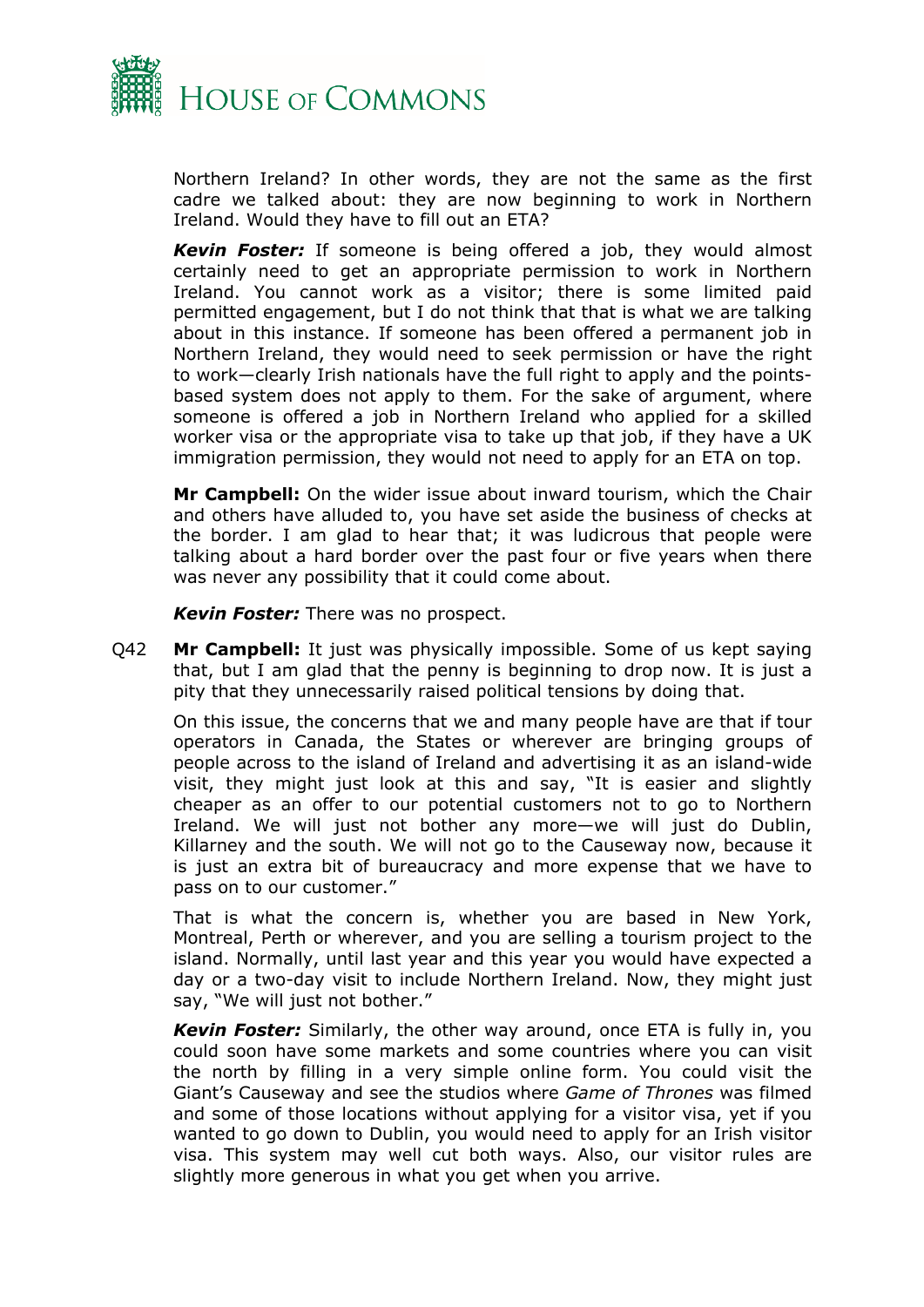

**Mr Campbell:** But you will accept that, given the land mass of the island, the vast majority of people coming from the States, Canada, Australia or wherever are just going to land in Dublin. That is where they are going to land, because that is where the direct flights are. There are not very many flights into Belfast, unfortunately, so they are going to land in Dublin and therefore most of their visit is going to be in the Republic. While I accept and fully endorse what you are saying about a Northern Ireland-wide project, that is the other side of the equation. The vast majority of people who come to the island come to Dublin, so it is going to be more difficult.

Q43 **Sir Robert Goodwill:** The figure we got in the first session was that 96% of tourists in Ireland arrived in the Republic and 60% of tourists had a holiday on both sides.

*Kevin Foster:* That is why we say that with ETA it will need to be streamlined, be simple and have a cost that is more comparable to the current schemes. A lot of people have put some commentary out online that this will be like the visitor visa cost. No, it will be nowhere near the cost of a visitor visa, nor anywhere near that of making a visa application. Also, it will differ. Some have said, "This is like your electronic visa waiver, is it not?" No, it will be multi-year and multi-trip. It will not be like the current EVW that applies.

Q44 **Chair:** What will it be?

*Kevin Foster:* We have not set the fee yet, but if I give you the figures that are likely to be comparable—

Q45 **Chair:** You must have run a business case with figures.

*Kevin Foster:* We will announce the final fee once we are firm on final costings, but to give an impression, the EU's ETIAS will be €7, which is £5.81 at the most recent exchange rate; the US ESTA is \$14, which is £10.77; the Australian electronic travel authority is 20 Australian dollars, which is £11.36; and the New Zealand ETA is 9 New Zealand dollars via the app or 12 New Zealand dollars if completed online, which is £4.67 or £6.22 converted.

That gives the picture that it is unlikely to be a significant factor in the cost if, for example, you have already paid for an air fare, hotel accommodation, your food and various other things. Certainly the evidence from countries that have looked at this and brought it in is that it has not proved a particularly significant barrier to tourism. It is multiyear and multi-trip, so if, for the sake of argument, you visit this year and come back next year, you will not need to reapply for an ETA. It will be valid for more than one year and for multiple trips during that period.

**Sir Robert Goodwill:** I would like to ask about people who find themselves, in effect, on the wrong side of the law: people who decide on the spur of the moment to get the train from Dublin up to Belfast to see the Titanic museum, worship at Mr Paisley's church or whatever, and find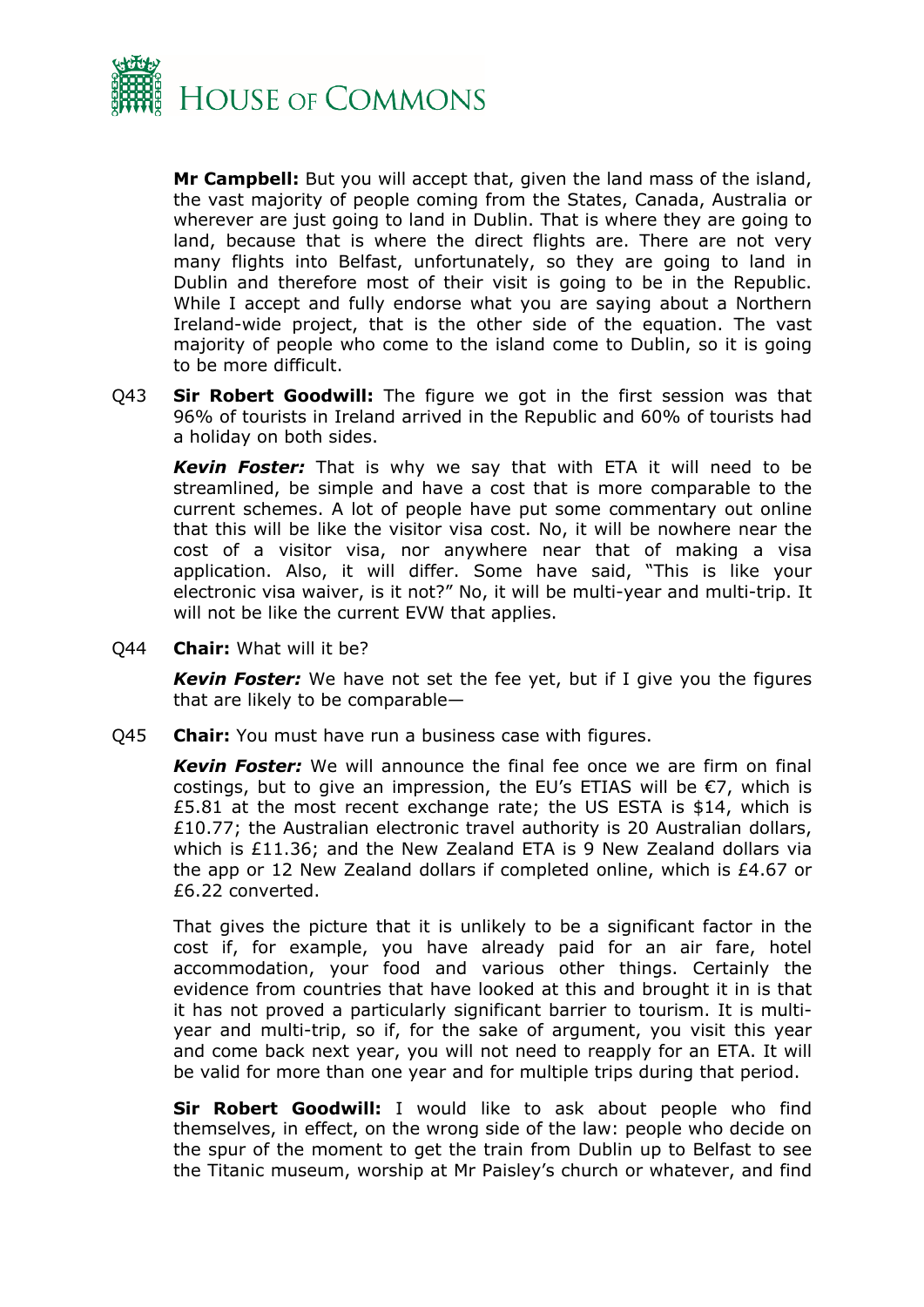

themselves on the wrong side of the law.

**Chair:** Does he have his own church now?

**Sir Robert Goodwill:** People travel for all sorts of great reasons.

**Chair:** God help us.

Q46 **Sir Robert Goodwill:** The Government are on record as saying that they will only prosecute what they call egregious cases. Could you give some examples of what would be an egregious case?

*Kevin Foster:* Let us say that someone knows that they should not be in the UK, because there is an extant deportation order, or knows that they should have applied for a visa, such as a visa national who potentially did not have status in the south either. If we detected them in the north, we would look at that. There could be cases in which it is clear that someone has been warned of the requirement several times before. I am not going to go through an exhaustive list. Similarly, I will not go through an exhaustive list of the various compelling and compassionate situations that we would always bear in mind when dealing with any immigration matter and with anyone we have encountered here in the UK who is not immediately in compliance with our immigration laws.

Q47 **Sir Robert Goodwill:** So if I do not fall into one of those egregious categories, why would I bother getting an ETA? I am not going to be stopped at the border and I am unlikely to be stopped in any other way. Why would I shell out even a relatively small amount of money when I know that nobody is going to stop me and ask for my papers?

*Kevin Foster:* In the first case, if you do decide to travel outside the CTA and come back in via the UK, it is a convenient way of ensuring that you have permission to travel to the UK without having to go through a lengthy read-up on large amounts of immigration rules on exactly what you are planning in your visit.

For those of us who have been to the United States since the ESTA came in, yes, it is checked at the airport. You do not see that many operations within the US itself to check ESTA possession, but, again, we believe it is a proportionate thing. For the potentially very significant benefits that it could give to the travel industry, as well as the border security benefits, we believe that it is proportionate.

As I have touched on, it is something that you can apply for wholly online. The turnarounds are very quick because this is not about checking, shall we say, what your intentions to travel are. This is about looking at, for example, whether you are on certain warning lists or databases or whether there is the sort of thing that would flag up when we scan a passport—that is a comparator. This is not saying, "I am filling this in because I am going to Belfast this week." Once you have it in place, just like with the comparable systems, you do not need to keep applying for it again. You can renew it if you wish. We will set the period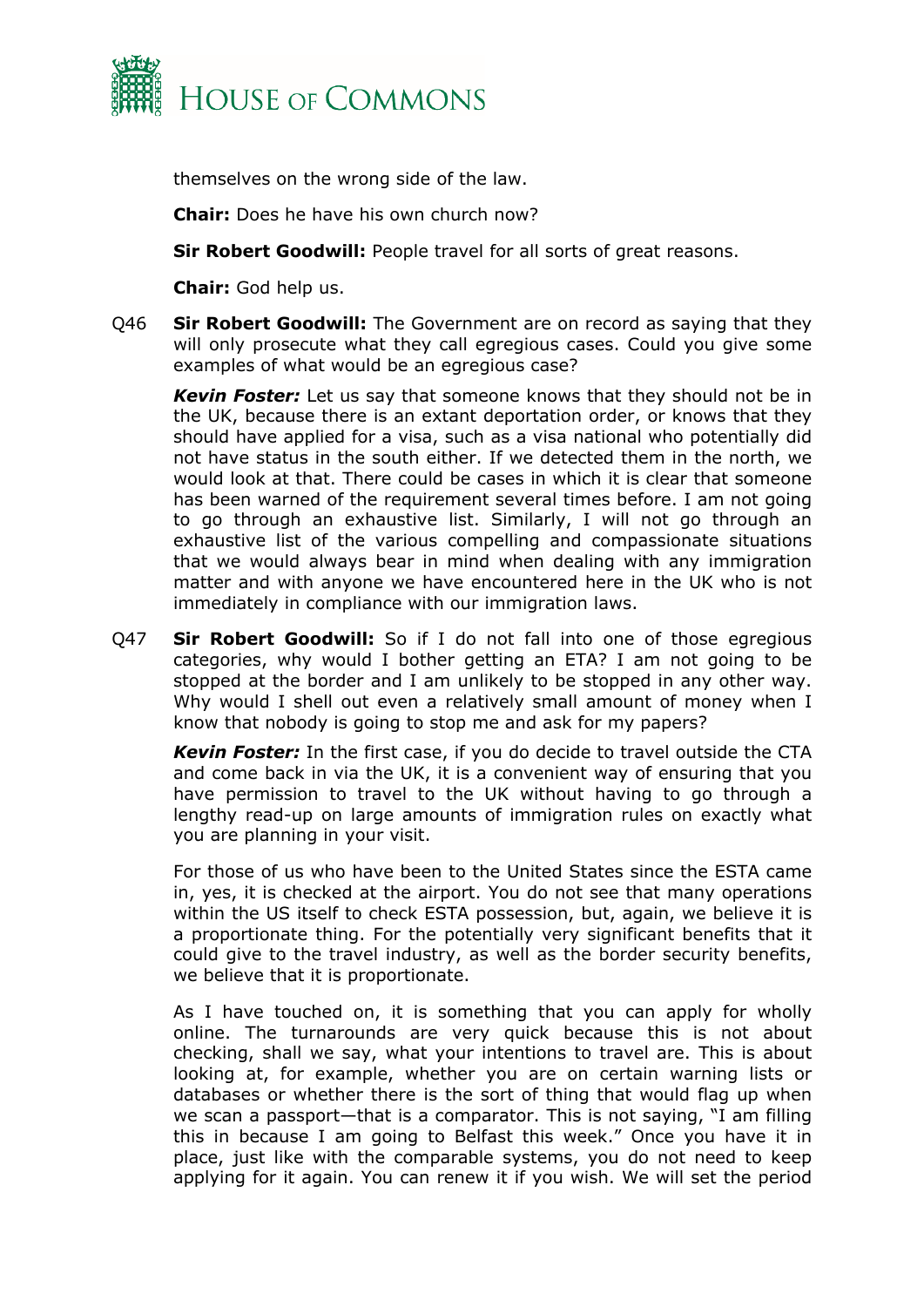

that it will be valid for, but it will be for well over one year and multiple trips during that period.

Q48 **Sir Robert Goodwill:** Say someone comes into contact with the criminal justice system in Northern Ireland. I may have a few too many drinks on a night out and get arrested. Would this be thrown on the charge sheet along with other things? Is that likely to happen?

*Kevin Foster:* Unsurprisingly, if people are engaging in behaviour that is non-conducive, we do take an interest to see what their exact immigration status is and whether their presence in the UK is compatible with our immigration rules, but I would not want to get too drawn into the times when we find people who are behaving badly. The vast majority of visitors who come into the UK behave perfectly well and enjoy their visit, for the purpose of their visit, and then leave in accordance with the rules at the end of their planned time here in the UK.

Q49 **Sir Robert Goodwill:** Are there likely to be some other implications? For example, if I hire a car in Dublin, ignore the advice to get an ETA and am involved in a motor accident, my insurance company might consider that because I am illegally in Northern Ireland, that is a get-out for the insurance. I may need to go to the national health service. Are there other implications of not having an ETA, involving the way insurance, access to healthcare or other services that I might need as an emergency in Northern Ireland work?

*Kevin Foster:* Let us cover healthcare first. The NHS provides emergency health provision, for example after a car accident or other accident, anywhere in the UK free of charge and does not check immigration status as part of doing that. Immigration status becomes relevant only if we are moving into certain secondary care services that are highly unlikely to be the type of thing you would access after a car accident. Emergency and urgent treatment is provided free of charge to tourists here in the UK, although of course people are very well advised to have travel insurance whenever they are travelling abroad, as we advise our own nationals when travelling abroad.

On car insurance, I gave an example of hiring cars on the island of Ireland. It is very likely that you will be asked at the time, "Is there any plan to travel across the border?", given the motor insurance implications.

Q50 **Sir Robert Goodwill:** What if I say, "Yes, I intend to go to Northern Ireland," but I do not get an ETA?

*Kevin Foster:* It will depend on the policy. I know that the Secretary of State is planning to give a more formal written answer on that point, but this would already be an issue for visa nationals who may have a visa for the Republic but have not applied for a visa for the United Kingdom. We will come back to the Committee in writing on that concept, given some of the details, but most of it will depend on what the insurance policies say.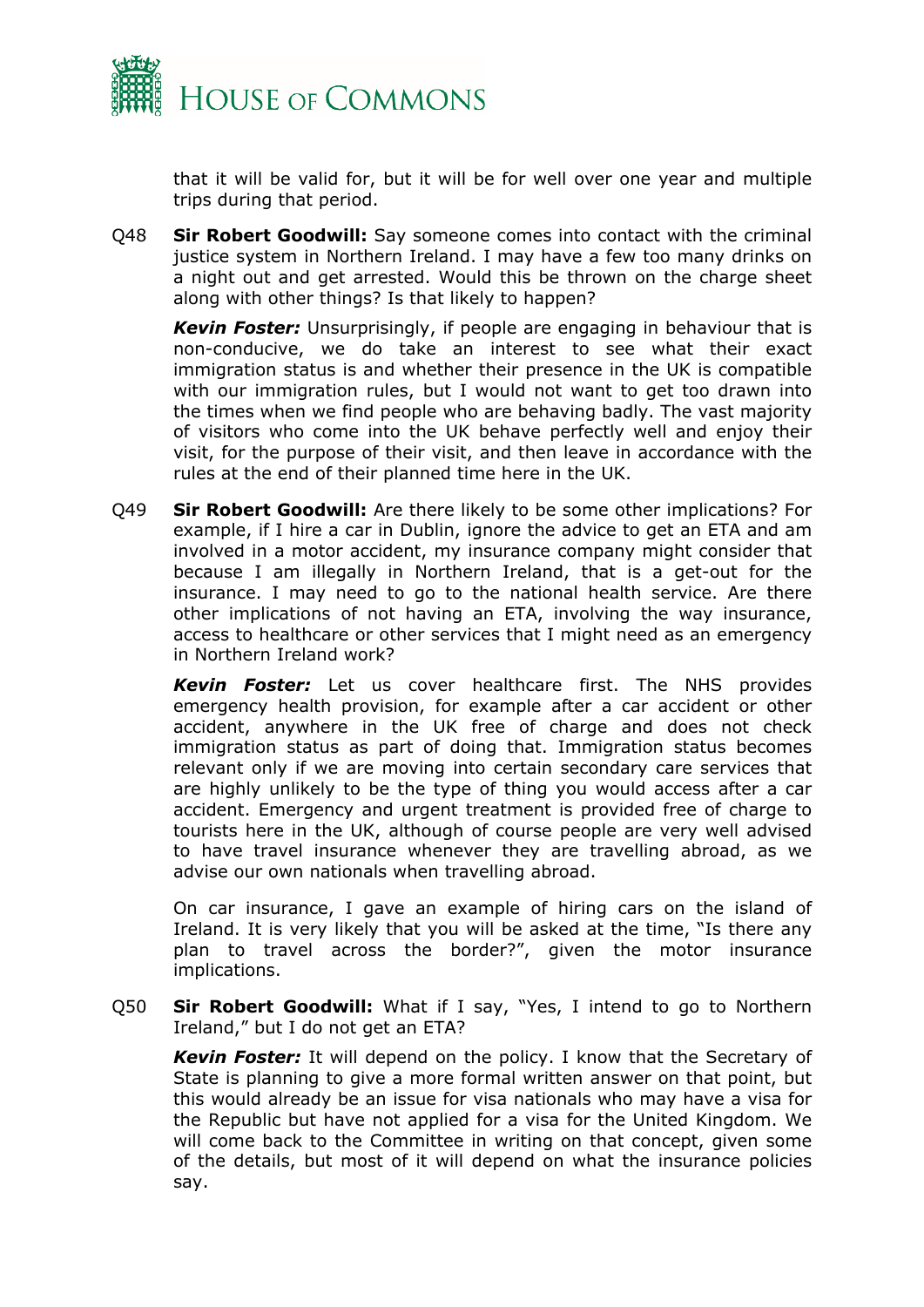

Q51 **Sir Robert Goodwill:** Finally, can we clarify something? In the first session, the tourism industry seemed to think that the ETA would be a single-entry document.

*Kevin Foster:* No. We have been very clear that it is not.

**Sir Robert Goodwill:** I am pleased that you have put that right, because there were concerns about that.

*Kevin Foster:* We have been clear a number of times that it is a multientry document. I can understand where the confusion comes from: the current electronic visa waiver system, which some have looked at and thought, "Ah, that is what this is going to be." It applies to certain Emirati citizens, for example: they apply up to 48 hours beforehand, and it is for one trip that you get your visa waiver. With this system, you apply for it, you get clearance and then it applies, similarly to other systems, for a number of years, unless it is revoked.

The circumstances under which ETAs are revoked would be the types of circumstance in which we would currently be looking to decline someone entry to the UK: where they have been convicted of a serious criminal offence in another jurisdiction that we are friendly with, or where there is evidence that they have breached immigration rules in our partner countries that we get on well with and share data with. That would not change the fundamental issues. It would just be that the ETA would be—

**Sir Robert Goodwill:** Thanks for clarifying that. That will put minds at rest a little on one misconception.

*Kevin Foster:* We also intend to look at having a system around renewal that may well prompt people. Again, we are working through the final technicalities of how we can make sure that people are reminded of the potential need to renew their ETA.

Q52 **Chair:** Is one able to apply both retrospectively and within country? Let us say, for example, that I have arrived in Dublin and have taken the judgment that nobody will check this if I go across the border, so I have not got one, but I then decide to go to London or Liverpool—or I am there on business and they suddenly say, "We need you to go to Manchester for something or other." Can you apply for one of these things once you have landed in Dublin and crossed the border? Can you apply within the UK?

*Kevin Foster:* Our view would be that you should apply before you cross the border, but this is a wholly online application, so unless there were a particular issue, I do not think that it would particularly block you from applying.

*Rachel Lloyd:* I am not certain, so we might need to write.

*Kevin Foster:* We can come back in writing on it.

Q53 **Chair:** There are some things that you cannot apply for in-country. You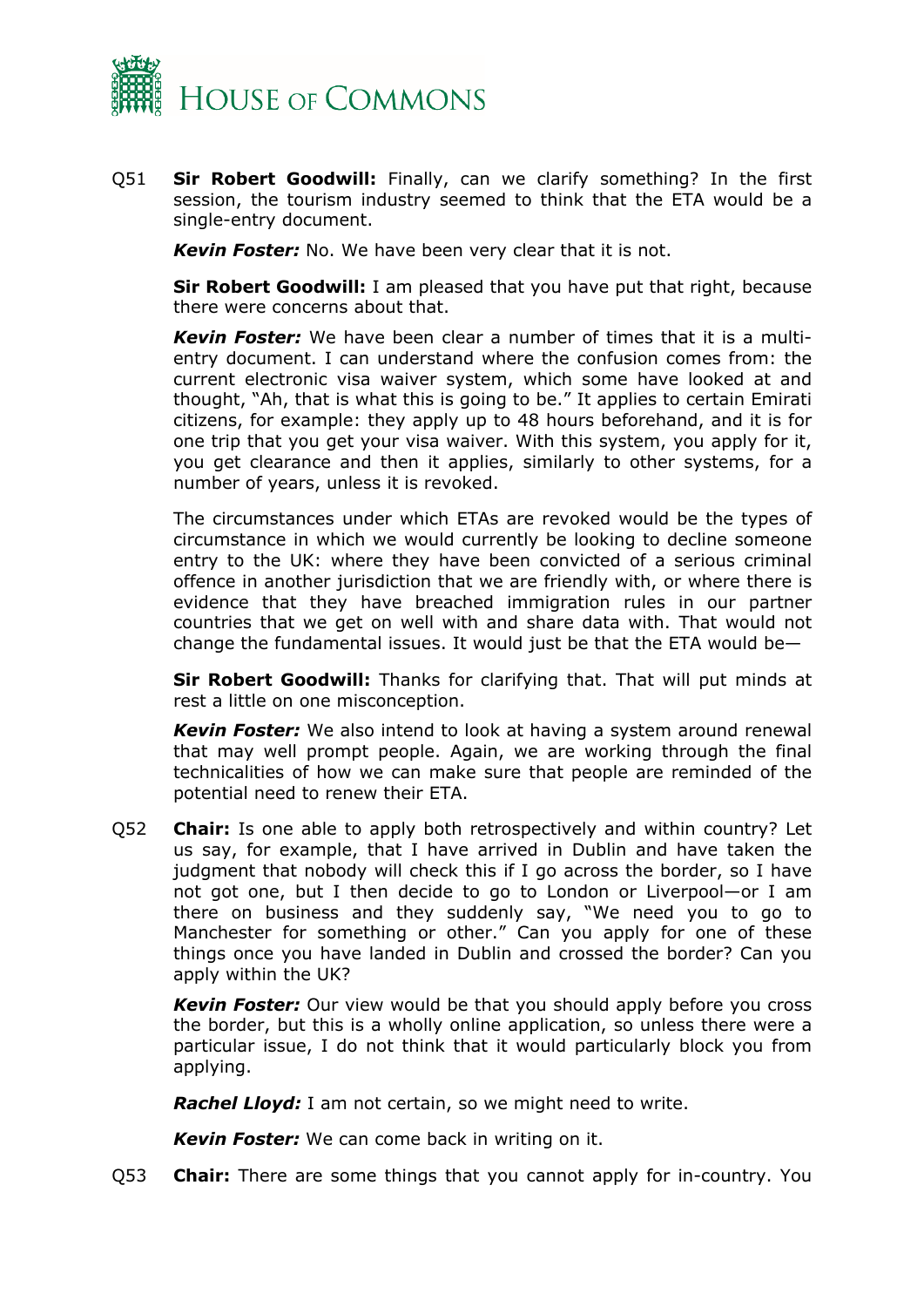

have to leave, do you not?

*Kevin Foster:* Yes, but those will be visas where people have to give their name and address and sometimes have to go to a visa application centre and other things, where it is very obvious that you are applying at the service centre in Belfast rather than the visa application centre in Warsaw, for example. We will certainly come back in writing.

Q54 **Chair:** I am going to talk to you about a 75-year-old woman from Tennessee—I do not know why she has to be a 75-year-old woman from Tennessee—who has arrived in Dublin. She has been given a brochure that says, "You can get on this coach trip and go to the north," and she does. She happens to be checked, or something happens. She has not done it deliberately. She did not know that she had to have one; the coach operator did not tell her. If she then says, "Oh hell. I am a very law-abiding citizen. I don't want any black or grey mark on my record—I don't want anything at all. Can I apply for it now and pay for it?", would she be allowed to?

*Kevin Foster:* Again, we will come back, but in any circumstance where we are encountering someone who is vulnerable, we would expect our teams to apply a proportionate approach.

Q55 **Chair:** You can be 75 and not vulnerable. Say that this was just a spur of the moment thing, where she decides to cross the border.

*Kevin Foster:* Again, we already have long experience with visa nationals who have inadvertently crossed into the north. By the way, the south has the same. We had a particular issue during covid when the Republic closed all its visitor routes, which sounded very logical—why would tourists be coming?—but we kept ours open for particular compelling and compassionate reasons. That meant that there was a period when UK ILR holders—people who are resident here in the UK permanently—had no legal route to cross the border into the south. I can give the example of a Ghanaian priest who had lived in the UK for a number of years. He had ILR and there was no option for him to go and undertake a wedding in the south because he could not apply for a visa. The rest of his family could go, because they were all UK nationals and therefore did not need to apply for a visa.

Some of these conundrums that you are bringing up are things that already exist where we have visa nationals on both sides. For many years, we have had appropriate relationships with the Irish Government on proportionate work by immigration enforcement. That has got around many of the problems and allowed us to have effective immigration control, but at the same time maintain the concept of general free flow of people between the UK and the Republic of Ireland, not just on the island of Ireland.

Q56 **Chair:** A theme of common sense will run through this particular pudding.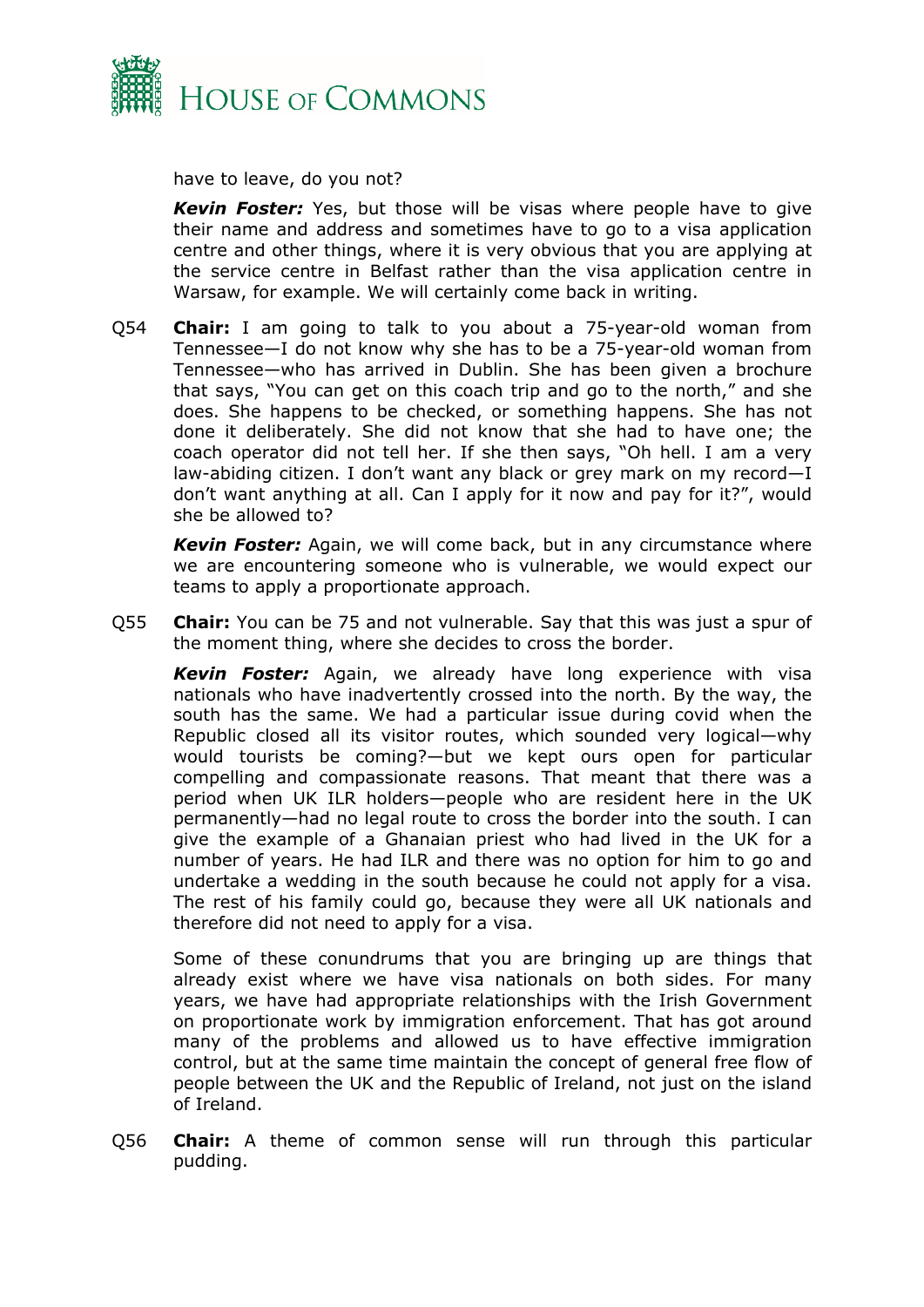

*Kevin Foster:* I would hope that that has run through our entire approach to immigration rules at the Irish land border. In fact, we reformed some of them about 18 months ago. For example, you could not get permitted paid engagement leave if you crossed the Irish land border, which produced some odd examples of non-EEA nationals who were non-visa nationals having to fly to a gig in Belfast via Paris so that they could cross the CTA boundary and come back. There are things that we have done in our immigration rules to facilitate general free flow, but I take a fairly strong view that if I am happy for someone to be in Belfast, why would I not be happy for them to be in Paignton, and vice versa? If I would not be happy for them to be in Paignton, in my constituency, why would I be happy for them to be in Mr Paisley's?

Q57 **Claire Hanna:** You have arrived at this electronic travel authorisation due to what you say is abuse of the common travel area. The Chair has explored with you the information that is and is not in the public domain. What other solutions did you explore before you settled on this one?

*Kevin Foster:* This is not just about the common travel area. This will apply at the outer CTA border. Very similarly to other countries, we looked at security. Declining people at the UK border and then requiring an airline to return them to where they came from, particularly if someone has just flown transatlantic, has quite an impact on the individual and the airline. It also potentially means a period in immigration detention. If this sort of system could have been done at the start and prevented all that, it would have been much better.

We looked at how this brings in many opportunities to end airlines having to check through immigration papers. We also looked at customer service. A lot of the architecture that goes with this will allow more egate-style arrivals for all nationals with permission to come in—not just, as at the moment, EEA, B5JSSK, UK and Republic of Ireland nationals who are able to use them. That is very much why we went down the very same path as other countries. This is part of modernising our system.

It does not have plans at the moment, but I cannot imagine that at some point in the future, once ETIAS is in, the Republic will not want to go towards a similar type of system for non-visa nationals and general travel to the Republic. Obviously, there is a difference with free movement and EEA rules there.

That was very much the path that we went down. This is about having a much more modern immigration system. It is about e-permissions, moving away from vignettes and all sorts of things being put in passports, and having a system that works effectively and well and can provide security checks and allow more people to be non-visa nationals.

Q58 **Claire Hanna:** We have established that there is not going to be proactive looking for these and checking them, so I just want to understand how you think they are going to help. What assessment have you made of their effect on what you think is CTA abuse?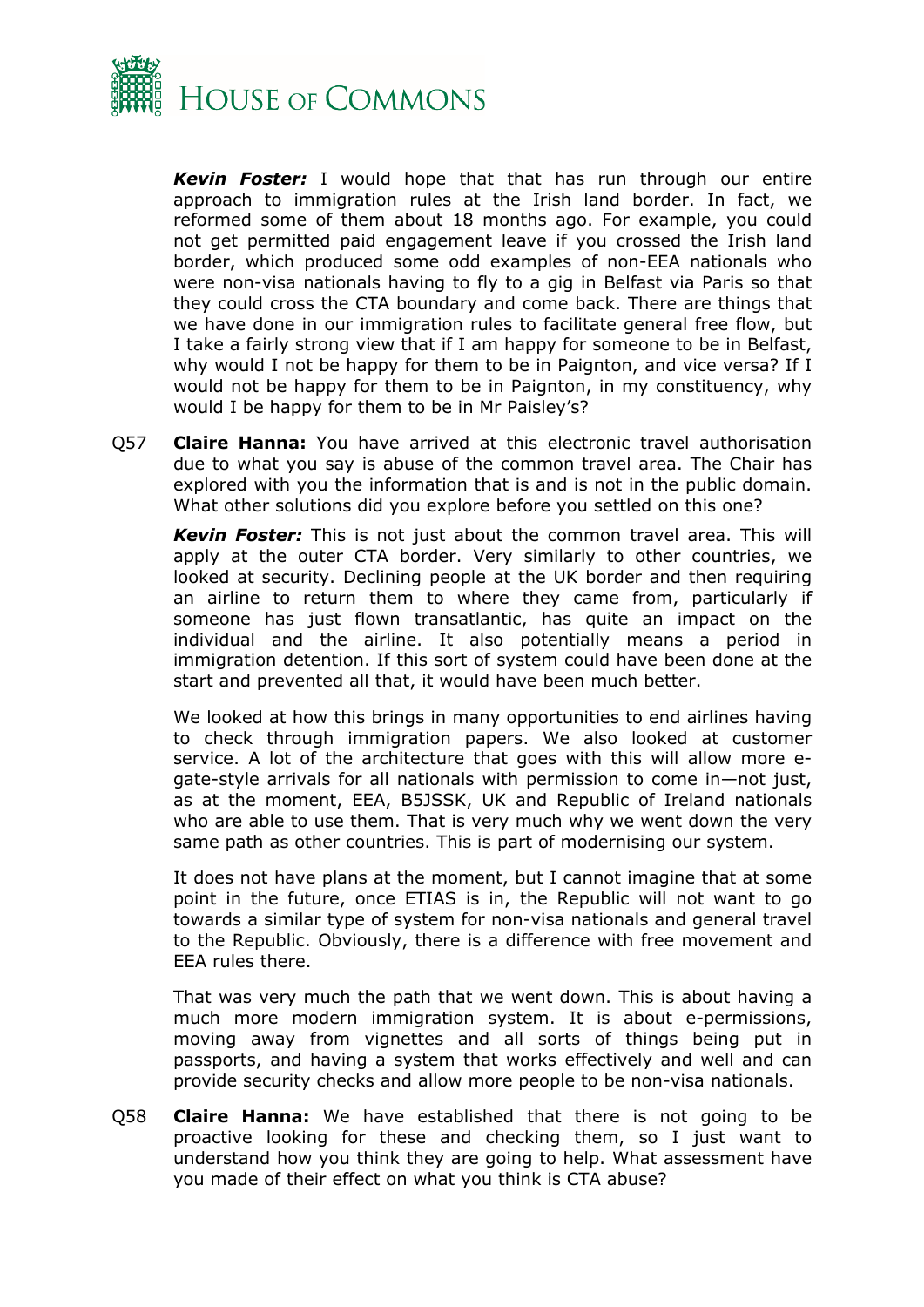

*Kevin Foster:* We will certainly publish more detailed assessments as we come forward with the main proposals, particularly as we start applying it to wider cohorts, but our general assessment is very similar, funnily enough, to the EU's for its Schengen zone, the Canadians' for Canada, the Australians' for Australia, and New Zealand's. It is a remarkable coincidence that all these countries are coming to the same conclusion as us: that this is an appropriate type of system to look at implementing.

It is not just about CTA abuse; it is also about ensuring that people are blocked before they fly into the UK. Again, I know Ireland is not planning it at the moment, but we would certainly be happy to work with it, looking at what we could do around joint applications, if they were to bring in that sort of system, respecting the sovereign jurisdictions that we both are.

Our assessment is this is a more effective system in making the CTA secure. It provides benefits both to us and the Republic in blocking people who should not be travelling to either of our islands from doing so. It also brings some quite major customer service benefits to people's experience on arrival at the UK border and the airport and in how they can apply for visas if they need to, by removing some of the physical documentation.

Q59 **Claire Hanna:** How will that work? If you are not looking for them, how will it stop them?

*Kevin Foster:* In the same way that we currently have a visa regime, but we do not just randomly stop people in the street to ask to see visas. Part of it will be intelligence-led; part of it will be about particular modes of travel. I am always very clear that we are not at Belfast airport checking passports for people flying to London. It is not an international flight; it is a domestic one. We will have a proportionate system.

Overall, this will give a lot of advantages. As I have touched on, a number of countries that are currently visa nationals are likely to switch to being non-visa nationals, giving a real opportunity in those markets to market a trip to the UK, including Northern Ireland as an integral part of the United Kingdom, to those people who would currently have to apply for a short-term visitor visa.

Q60 **Claire Hanna:** What can you tell us about the cohorts and the roll-out, which you have referred to a couple of times?

*Kevin Foster:* We will shortly confirm the cohorts. It is very likely that the first cohorts will be focused more on those—basically United Arab Emirates citizens—who currently use the electronic visa waiver system, which allows people to apply 48 hours before. To be clear, this is not about extending the concept of the electronic visa waiver, where you have to fill it in for each journey; this is multi-visit.

We will look at what we are learning at the moment with the airlines that are operating this in shadow on certain routes, to see how it functions for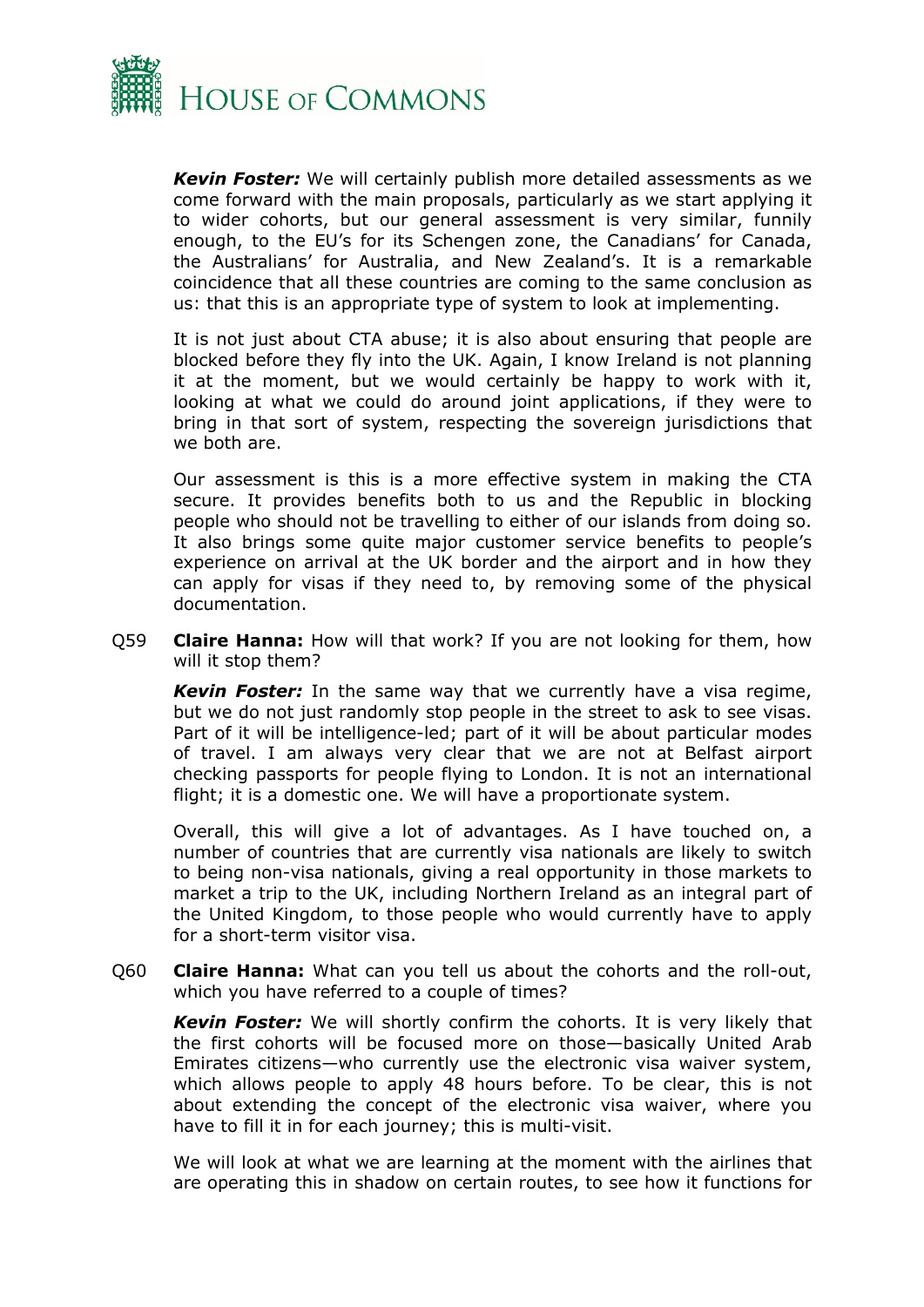

them, and look at how we can then apply it to wider cohorts and at who will be the first. People may also see other things change first: for example, certain nationalities who have UK visas will start being able to use e-gates as part of the architecture built around ETA. This is not just about ETA itself.

Q61 **Claire Hanna:** I want to ask you about discussions. You referred earlier to exempting non-Irish and non-British residents of Ireland, who are about 10% of the population; I know you have discussed it. What grounds do you think there are for treating different residents in the same country in different ways? Can you just clarify where that conversation is going? It sounds like you are open to evolving the policy.

*Kevin Foster:* Treating different residents in different ways already occurs via the visa national rules. A visa national for the UK in Northern Ireland would need to apply for a visa in the south in a way that a nonvisa national for the Republic would not need to in order to take a visit to Dublin. That is already there and has been there for a long period of time. We have never had a requirement for our immigration system to exactly match, although it is probably worth saying that there is not a massive set of differences between the UK's visa list and the Republic's, because our assessments probably come to not dissimilar conclusions.

On what we look at with residency, first, it is a clearly defined cohort. There are a certain number of people who live in the Republic of Ireland, whereas for tourism and non-visa nationals, you extend that out to a cohort in the hundreds of millions. Secondly, there is a friendly Government that we get on very well with. Yes, we have disagreements at times, but generally the relationship between the two nations is, rightly, more one that reflects the type of relationship that we wish to have. We can have very detailed and constructive engagement about how this data exchange will work, because what we do not want is to have an exemption that sounds good, but then end up with someone sat in an office in a part of the UK having to get out various bits of data to prove, "Yes, I am a resident of Ireland."

Ironically, for some of the long-term residents who have visas, that is probably a relatively easy thing to look at. Again, it brings up a debate about what we do where we have visa nationals for both sides. Are there some options there as well? For now, we are clear that the position remains that visa nationals need to get appropriate permissions to cross the border.

We also felt that with some of the data systems, again, it is appropriate. As I say, I accept the point that it is a very different position for someone who is resident in Ireland and would be driving about: they would not make a planned journey where an operator would be able to say to them, "You do know that there is now an ETA requirement for travel into the UK?" That is a very different position from someone planning a holiday, where an operator can say to them, "If you are planning a trip to the wider UK, you need to do this."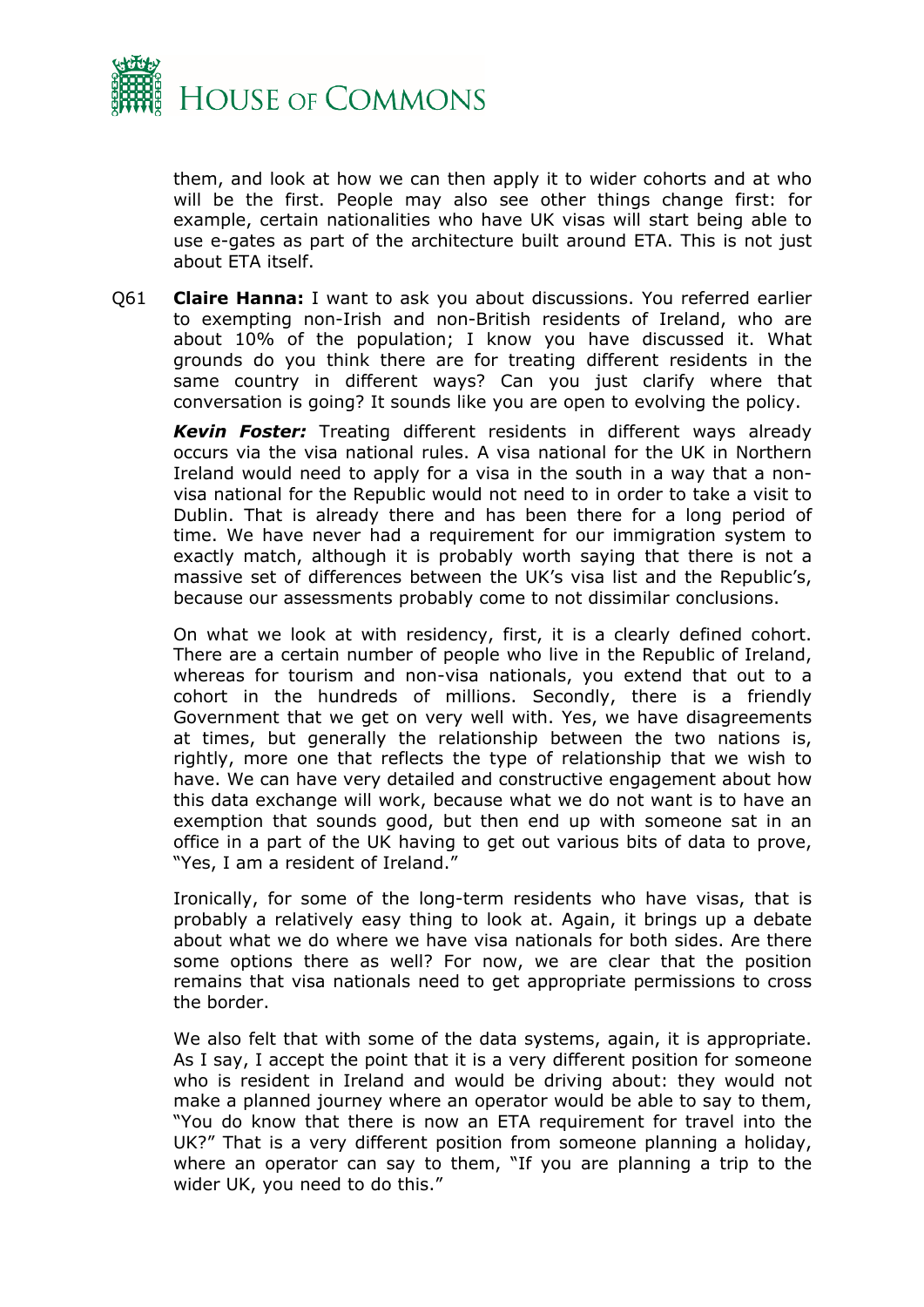

To be clear, what we have discussed with the Irish Government would apply to travel to Great Britain as well, because we are clear that this will be UK-wide. Touching on my earlier point, it would not seem very logical to say that we are happy to have someone in Belfast but not in Birkenhead. That would seem a rather weird position, which is why data sharing is a solution.

Q62 **Claire Hanna:** You have made it very clear that this is a whole-UK policy. Of course, it is absolutely the UK's right to do whatever it wants on its borders, but this border is not the same as other borders. When did you realise that this was going to be a problem? Are there lessons learned from the fact that maybe you cannot and should not always treat this border the same as the rest of the UK border? Are there mechanisms within your Department for triaging and addressing things that are going to fundamentally disrupt the way of life on the island of Ireland?

*Kevin Foster:* We have always been aware that having different visa requirements will potentially have an impact on life on the island of Ireland—as, by the way, the Irish Government are. An example during the covid period was that the closure of visitor routes meant that some people faced a hard border. They could not have a legal way to cross, but they had been lawfully resident in the UK for many years. It brought into quite stark relief for some of them the difference between having ILR and having a UK passport in their ability to travel within the CTA.

We are always conscious of it. We have the rules on entry via Ireland, which we reformed not long ago to remove some elements that were having an impact. For an American member of a band to have to fly via Paris to do a gig in Belfast did not seem to us a particularly sensible way of operating an immigration system. Similarly, we also changed the rules around short-term study and other things, again on the visitor route, to make things simpler and easier for people entering—in the whole UK, not just Northern Ireland, though it had an impact in terms of Ireland. We do carefully consider it.

Whenever we bring in a system for a visa regime, ETA or something like that, we are conscious that there will be an impact on the CTA. Similarly, the Committee has not dwelled on this point, but if I start making people in quite a number of nations non-visa nationals, who are visa nationals for the south, we are conscious about what that means for Irish immigration control. That is clearly something that it may want to take a view on.

One thing that we have started being quite clear on is that when we make major immigration rule changes in the UK, there is a different type of engagement that we need to have with the Republic. If I am granting people visas that allow people to go into Northern Ireland perfectly lawfully, that is effectively granting them quite easy access to another country in a way that it does not to France, for example, because there are clear passport controls between us and France—having a UK visa does not mean that you can instantly get into France.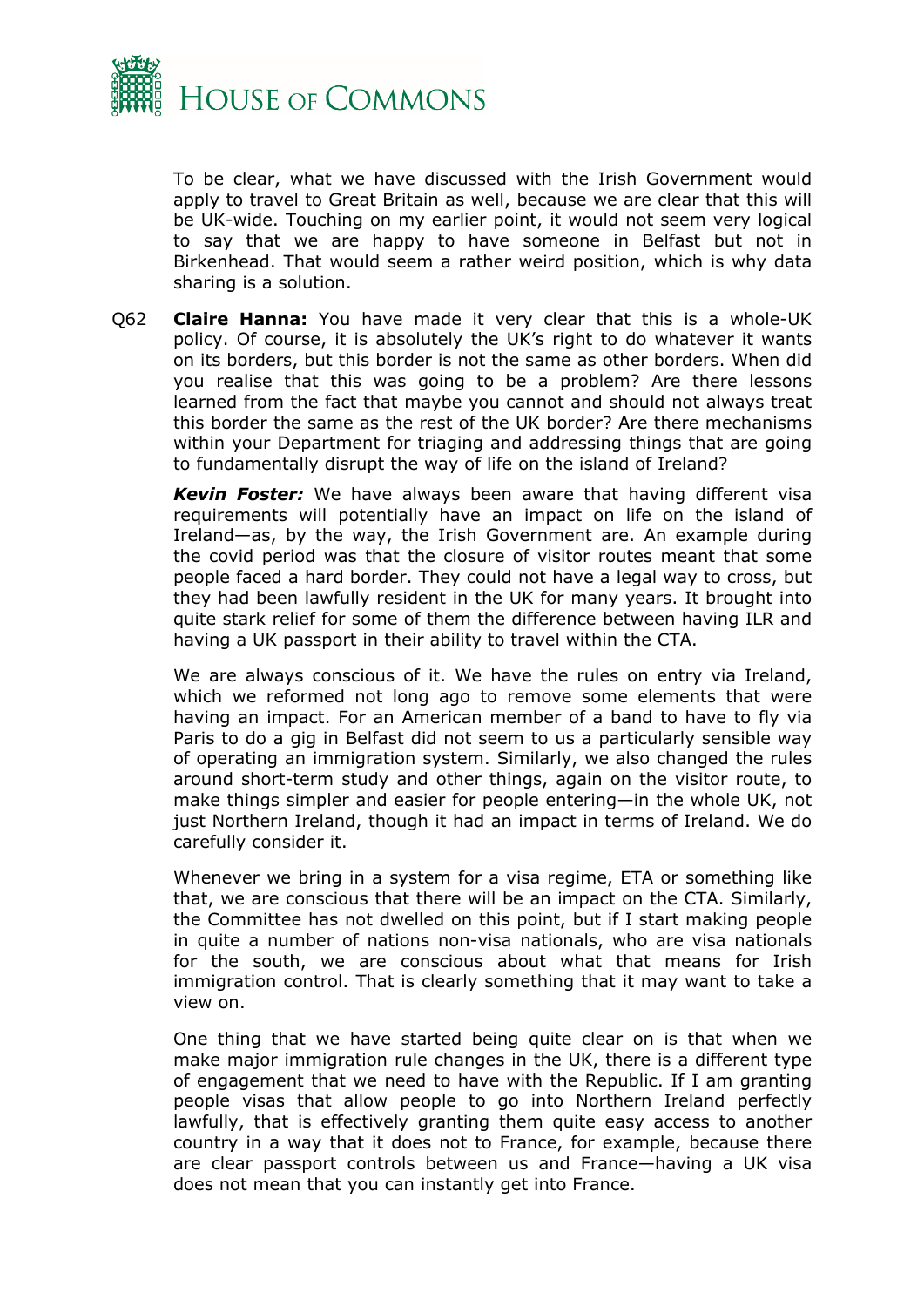

Q63 **Claire Hanna:** Is there some process within the Department that goes, "Oh my goodness, this is going to be quite substantial," and triggers consultation, or do you just announce it and wait for people to scramble to negotiate a workable outcome?

*Kevin Foster:* It has been known for some time that we were going to look at some sort of electronic travel authorisation. You only need look at what is happening across the world to see that that is where modern economies and immigration systems are heading, but we certainly do ongoing engagement.

As I say, our default position is that everyone who is not a UK or Irish national will need to have it, but we are only too happy to engage with the Irish Government, given the unique position of the CTA, the relationship there and the unique impact for residents of Ireland—people who may well live in Donegal and regularly travel over to see family in Scotland—where we can have a very useful conversation. To be fair, Ambassador O'Neill certainly made some very strong points about that particular cohort, as did Dr Farry, and we are happy to engage.

Without going too much into it, given that we are still making final decisions, the first cohort is likely not to be a particularly large cohort of residents in the Republic of Ireland. Again, we have regularly engaged and continue to do so. We always do so on the basis that we have a UKwide immigration system and that we do not intend to have a migration border down the Irish Sea.

Q64 **Stephen Farry:** Welcome, Minister. I will pick up from Claire's questions about your potential flexibility in relation to residents of Ireland, which we do indeed welcome. Could you give a bit of clarification of your thinking about whether there is more likely to be an up-front general exemption for people who have residency, or will it be almost an after-effect where someone in that category happens to intersect with the UK state without an ETA and is deemed not to be subject to enforcement? Is it to the former or the latter that you are probably heading?

*Kevin Foster:* Some of this we are now exploring in detail with the Irish Government. We will be keen to understand, from their perspective, what they are happy to share and how a confirmation of someone's status would work, particularly if they are travelling. Does it apply only intra-CTA or if someone is arriving at Heathrow, for example? There are a lot of technicalities that we need to go through, where people need clear answers. I am conscious that the worst position we can have is a vague exemption. That is why we did not support the local journeys approach that the House of Lords had suggested in the Bill. What is a local journey? Is Dublin local to Armagh, but not to Antrim? You get all those sorts of things.

In an ideal world, if someone is travelling into the UK, it would be shared with us or checked, so that if someone said, "I am a resident of Ireland," having come into contact with us and the matter came to the fore, a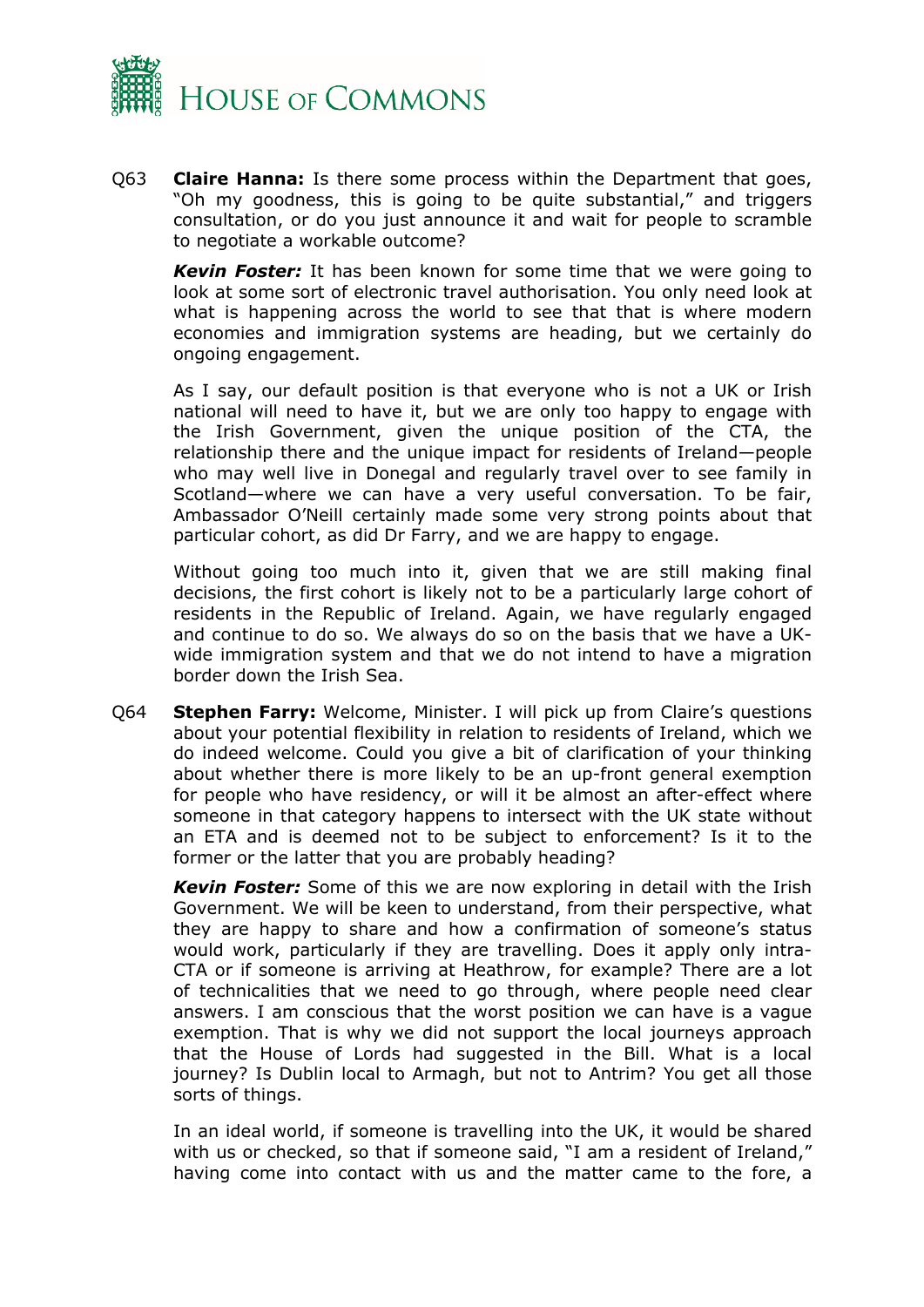

request could be made for information. That will be some of the detail that we will work through. As I say, we have had very positive engagement. We also engage more widely on our immigration system, because we are conscious that some of the tech that we have brought in, like fully online visa applications, may be of use to the Irish system in future.

Q65 **Stephen Farry:** Can we go into some of the subtleties around that? Historically, local journeys on the island would usually be understood as being within the island—that is my recollection of what that primarily means.

If someone is coming into the UK, they will have a passport and they may well have other ID, but for movements on the island of Ireland, not everyone will have a driving licence, a bill or something like that. There are questions about whether people are required to carry those types of thing with them in any event, but there will be a cohort of people, particularly those who are more vulnerable or marginalised, who may not have those types of ID. We need to ensure that there is full equality screening in any solution that is found, to make sure that those are picked up.

*Kevin Foster:* This is some of the work that we are doing with the Irish Government. We have explored things like driving licences, because there is a database. It is more about looking at whether there is a database that can quickly be checked. It is going to be more inconvenient to have to carry around a load of paperwork than it is to quickly apply for an ETA. Let us talk candidly: the idea that there is this great exemption and now I carry a folder of paperwork to prove it applies to me, rather than spending a couple of minutes on the phone applying for something every couple of years—that is what we are exploring. What are the databases that can appropriately be shared with consent or permission? Where we have encountered someone in the UK, what information can that reveal about someone's residence? What we would purely be looking for is their residence, but again, that is some of the detail that we need to work through with the Irish Government.

We are conscious that not everyone has a driving licence and not everyone might have a particular element. We are conscious of the issue with EEA nationals who would not, as long-term residents, necessarily have what an American long-term resident of Ireland would have in the form of Irish immigration permission.

Q66 **Stephen Farry:** Absolutely. May I ask about the relationship between the proposals and the UK's obligations under the withdrawal agreement vis-à-vis the Northern Ireland protocol, particularly with reference to two articles: article 2 on the non-diminution of rights under the Good Friday agreement and article 3 on the ongoing regulation of the obligations of Ireland in relation to the CTA? You have specifically mentioned that there will be no impact on freedom of movement to and from Ireland for people who currently have it. How can you reconcile this with that?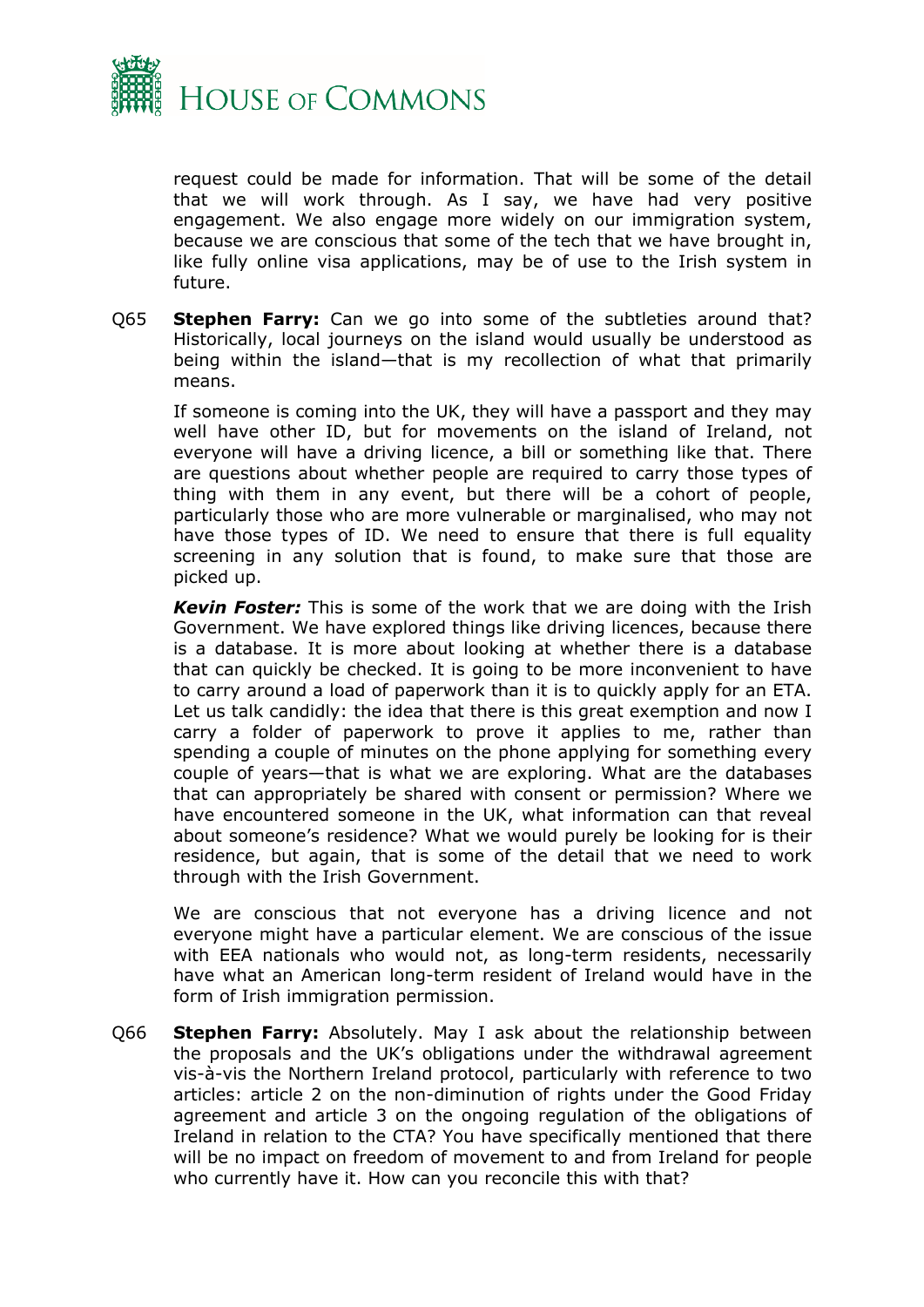

*Kevin Foster:* For anyone who is covered by the withdrawal agreement and has EU settled status, ETA is not a relevant consideration; they already have status. We believe that ETA is perfectly compatible with article 2 of the protocol on Ireland and Northern Ireland. We already have slightly different immigration systems, and for visa national countries it already applies, so I think we can certainly work together. We have done so for a very long period of time, with some people having a visa for Northern Ireland under our system and not for the south, and some having one for the south but not for the UK. We continue to consider our obligations, but we do not believe the introduction of ETA particularly changes them.

Q67 **Stephen Farry:** Particularly with reference to article 3, I have it in mind that there will be a lot of relationships that have built up over time such as marriages or partnerships between Irish citizens and EEA nationals, some of whom will have children. Will you recognise that there will need to be some degree of equality in terms of how that family unit is treated as it moves backwards and forwards?

*Kevin Foster:* Again, I think we are getting into some of the detail. For Irish nationals, it does not apply. For anyone who has Irish nationality, regardless of whether they are resident in Ireland, the ETA requirement will not apply; they can show their Irish citizenship as evidence that they are in compliance. Where our CTA is core is UK-NI; the CTA rights do not apply to all third country nationals, for obvious reasons.

Q68 **Stephen Farry:** Some people dispute that particular point. CAJ, for example, would argue that custom and practice over many years have broadened it out.

*Kevin Foster:* Let us be clear where we have always been and, by the way, where Irish immigration enforcement is as well. There is scope for a workable data-sharing arrangement. For most people, our default advice would be "If unsure, apply for an ETA: they are multi-trip, multi-year and fairly cheap." However, we constantly need to be clear that, for those covered by withdrawal agreement rights and those who have UK residence visas already, that would not be relevant.

Q69 **Stephen Farry:** Finally, even if someone applies for an ETA, there is a requirement to renew it after a certain period of time, whether it is a year or two years. With all Government bureaucracy, a percentage of people always forget to reapply, whether it is for the MOT or whatever. In the example of the EU settlement scheme, the Government put a lot of effort into marketing it, but even then, by the deadline of 30 June 2020, a large number of people still had not applied because they did not think that they needed to. That is something just to bear in mind in how you design the policy.

*Kevin Foster:* You have seen what we did with the EUSS, which is a good example of a very large scheme that was categorising people. As for renewals, the period will be significantly longer than a year. It will not be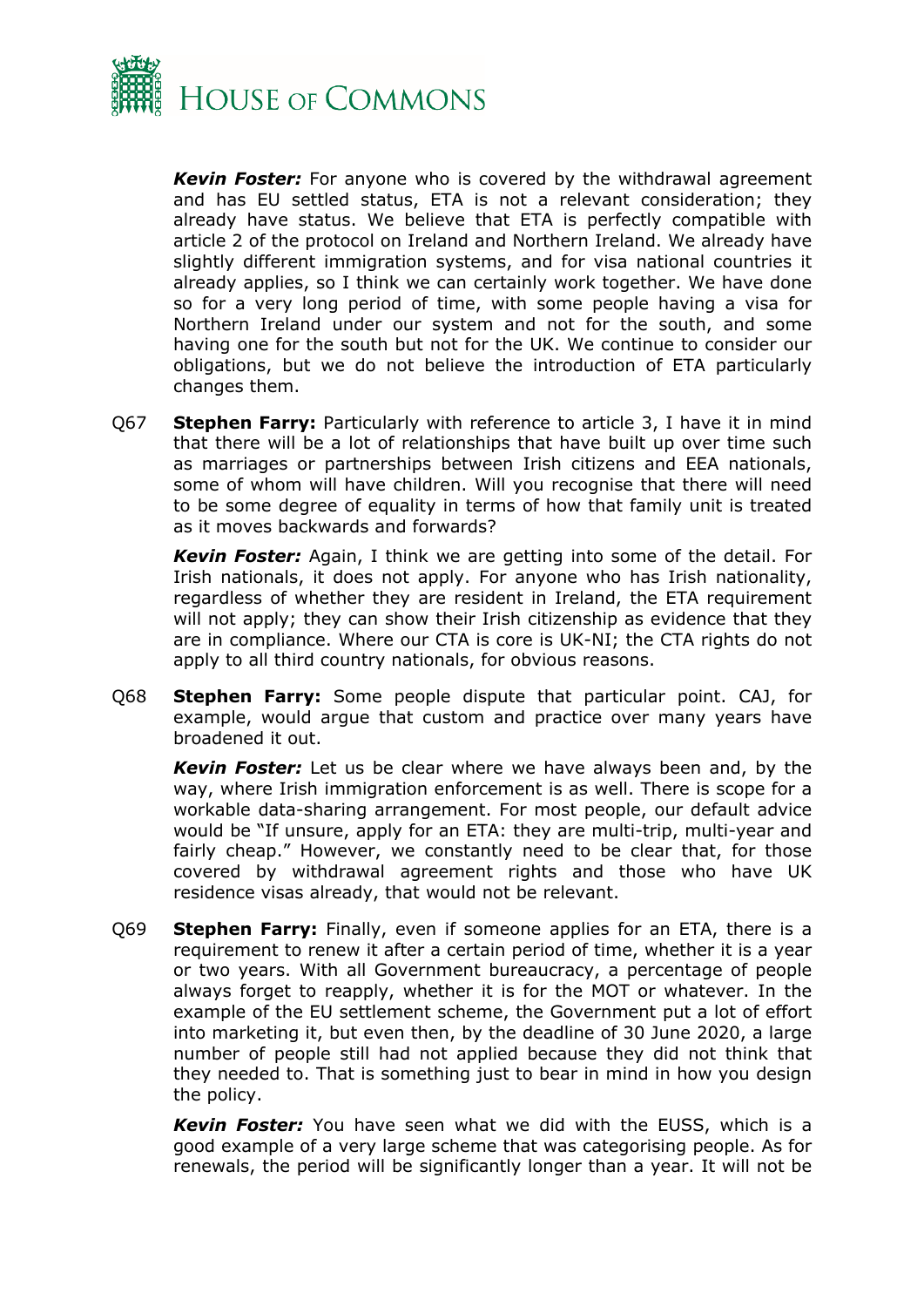

13 months, for the sake of argument. We have yet to set the final period, but it will be longer than a year. It will not be an annual renewal that someone is required to do.

As I say, we accept that someone who is a resident of Ireland is in a very different position from someone who is planning a trip where, certainly if they are planning to travel into the UK, an operator would say, "Have you got your ETA in place?" or "It expired—please remember to renew it if you are going." I accept that for a resident of Ireland it is a different position, hence the discussions with the Irish Government, but it needs to be a practical exemption. What we do not want is a system that sounds good in theory, but where you are now carrying a shedload of paperwork with you.

Q70 **Chair:** The point about those people who live within the Republic is a clear and obvious one. The Committee has made this point to your Department before, and I make no apology for making it again: certain hares have been set running that, by the sound of it, do not actually exist. A little more understanding, empathy or sensitivity—call it what you will—about how the island of Ireland operates post-Good Friday agreement, common travel area and so on might help, because a lot of anxiety has been raised by people who, by the sound of it, did not need to have anxiety raised at all.

It is a point that the Committee has made with regard to the citizenship issue. As easy and as handy as it is to default to treating the island of Ireland or the Republic of Ireland as we do the rest of the world, history, tradition and those long-standing relationships of which you spoke a few moments ago do not appear to be taken into account. That is unfortunate, because it creates tension where, if I am reading your body language correctly, those tensions do not need to be created.

*Kevin Foster:* Being able to have that type of approach for residents of Ireland is fundamentally dependent on the co-operation and agreement for the Republic of Ireland on sharing information that it holds. Rightly, it has a sovereign right to say no, but I must say that it has not, and we have had extremely useful discussions. It is right that we are also clear that our default, if we could not get a workable agreement, would be that if you are not British or Irish and do not have an extant immigration permission in place, including from the withdrawal agreement, you would need to have the ETA in place. By the same token, however, the very productive engagements that we have had say to us that there is almost certainly a path to agreeing this in a way that could practically work, because we are conscious that it needs to be a practical solution.

More widely, though, we have to be conscious that we have to be able to justify treating one group separately in an immigration sense from others. UK and Irish nationals we can justify, given the long history of the CTA, the CTA rights and other matters. Residents of Ireland I can justify on the basis that being resident within the CTA is a very different concept from being resident outside it, particularly in respect of non-visa nationals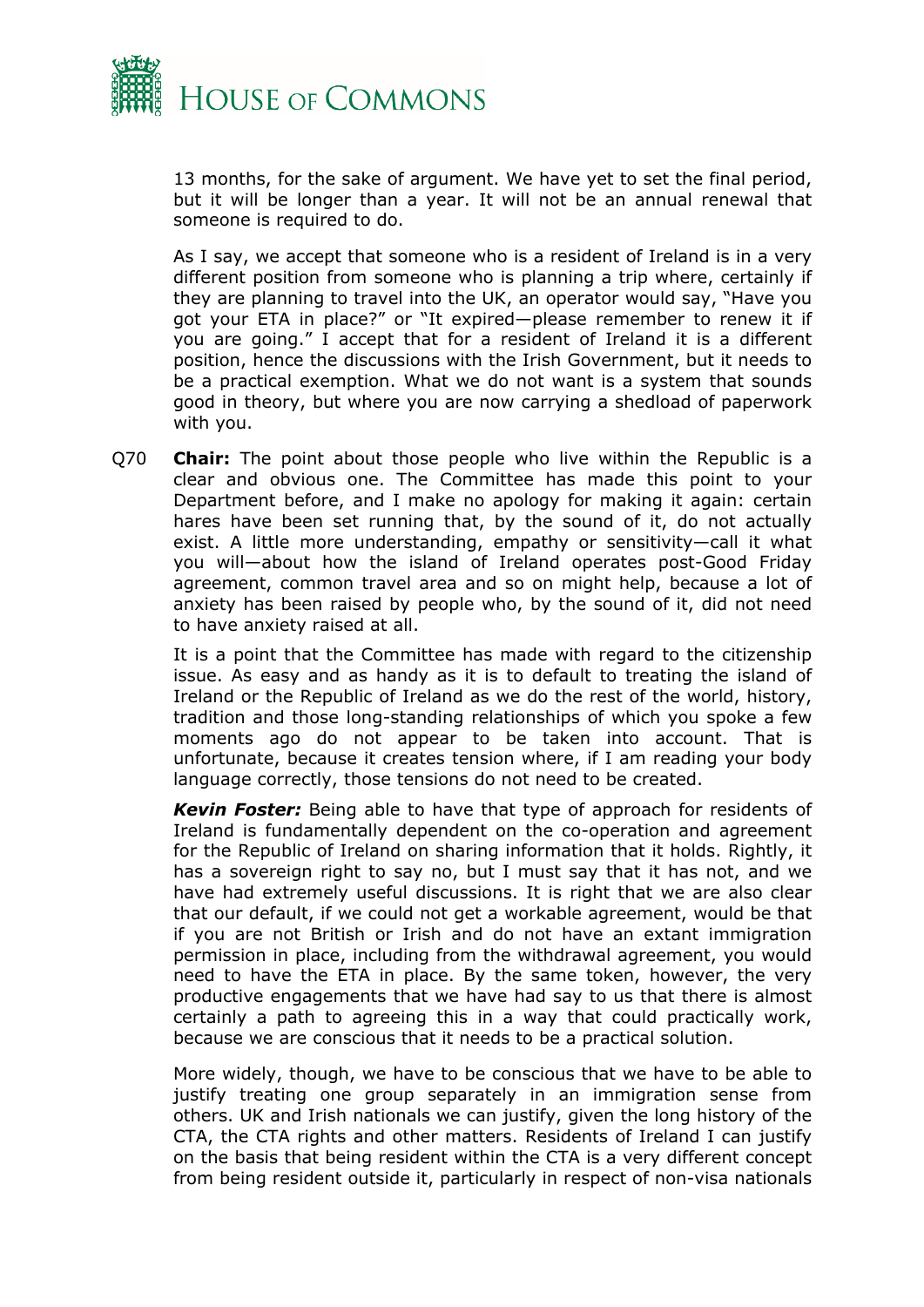

and the experience that they may have had living in Ireland and in the rest of the UK.

We also have to be clear that our default if, for example, sharing information were refused or there were no co-operation, would have to be going back to a particular position, but certainly from the very constructive conversation with Ambassador O'Neill I was very reassured that we can probably find a way that makes this work for both sides.

We hopefully look forward in years to come to working with Ireland, if Ireland decides to go down the path that seemingly virtually every other immigration jurisdiction has gone down. We will be very keen to work with it, first, to save it reinventing wheels on the tech, if I can put it that way, and secondly on whether we could look to allow information sharing between the two systems so that if someone ticks a box for the UK one, they can apply for an Irish one and vice versa.

**Chair:** We go back to the theme of common sense.

*Kevin Foster:* We are perhaps five to 10 years away, and I respect that it would be a sovereign decision for Ireland whether it wished to go down that path.

Q71 **Sir Robert Goodwill:** Buy one, get one half-price, maybe.

*Kevin Foster:* If we are doing similar checks—but there are a lot of issues that we would have to go through around how we would still have a sovereign jurisdiction on each side as well.

Q72 **Chair:** As an action point, you are going to let us know vis-à-vis Sir Robert's point on insurance and health.

*Kevin Foster:* Health we can be very clear on: we do not check immigration statuses for access to the NHS urgent care services, so I think that the example given of a tourist would not apply. For residents, there are already memorandums of understanding. On car insurance, I think Secretary Lewis is planning to write to you anyway, so that will be the response on behalf of the Government.

**Chair:** We have that as an action point. Our Clerks can share with your office the contact details of those three organisations, which are very keen to engage with you on this.

*Kevin Foster:* Yes, we are keen to engage with tourism.

Q73 **Chair:** I presume you would undertake to keep the Committee updated on when you will be publishing the costs of this measure when it comes into effect.

*Kevin Foster:* It would almost certainly be our intention to advise Parliament when we do, perhaps via a letter to all colleagues registered in the Library. I presume that at some point we would need to bring through certain pieces of legislation—almost certainly secondary legislation—to apply some of this. There is a formal side—Parliament